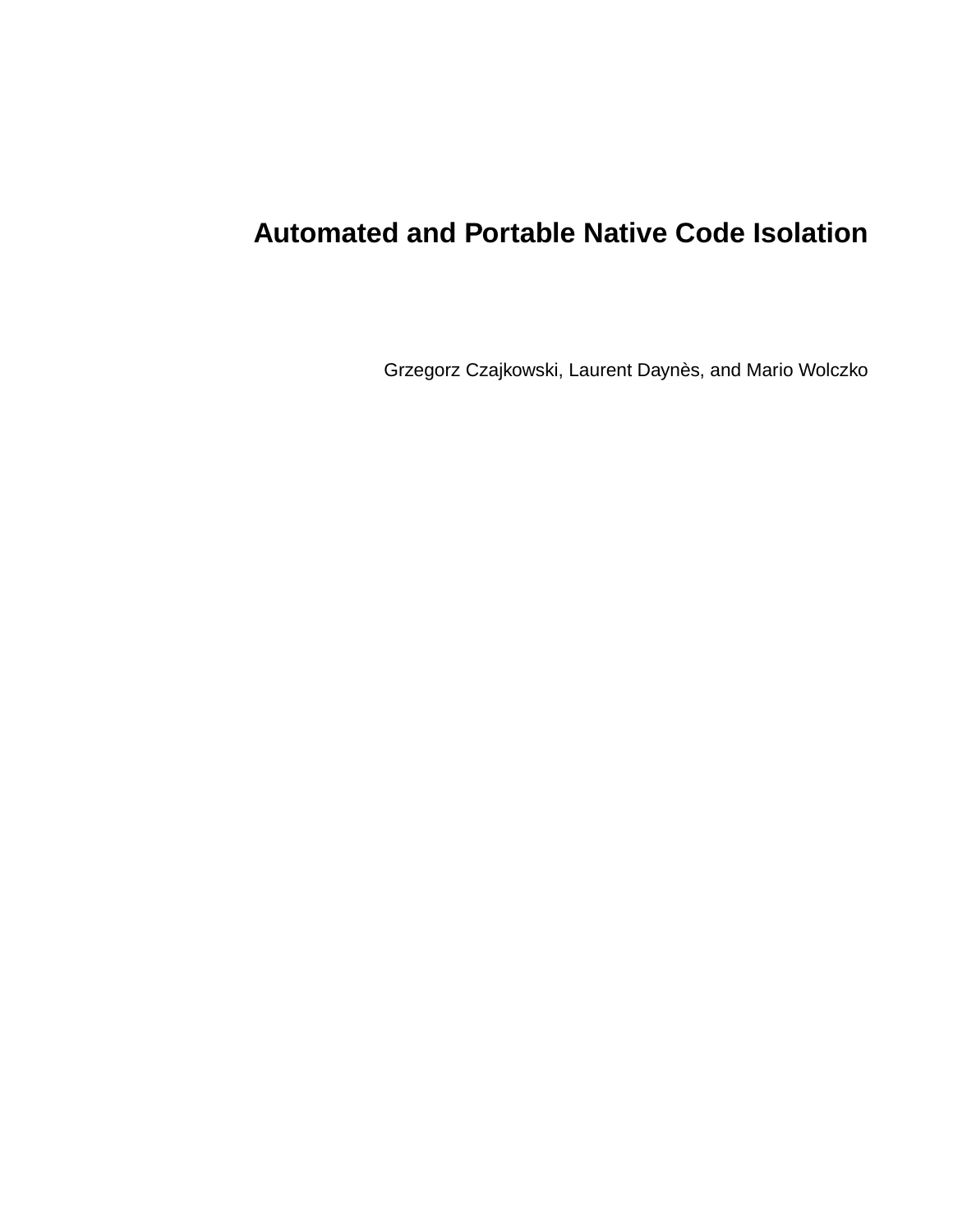# **Automated and Portable Native Code Isolation**

Grzegorz Czajkowski, Laurent Daynès, and Mario Wolczko

SMLI TR-2001-96 April 2001

# **Abstract:**

The coexistence of programs written in a safe language with user-supplied unsafe (native) code is convenient (it enables direct access to hardware and operating system resources and can improve application performance), but at the same time it is problematic (it leads to undesirable interference with the language runtime, decreases overall reliability, and lowers debuggability). This work aims at retaining most of the benefits of interfacing a safe language with native code while addressing its problems. It is carried out in the context of the Java™ Native Interface (JNI).

Our approach is to execute the native code in an operating system process different from that of the safe language application. A technique presented in this paper accomplishes this transparently, automatically, and without sacrificing any of the JNI functionality. No changes to the Java virtual machine (JVM™) or its runtime are necessary. The resulting prototype does not depend on a particular implementation of the JVM, and is highly portable across hardware architectures and operating systems. This approach can readily be used to improve reliability of applications consisting of a mix of safe and native code; to enable the execution of user-supplied native code in multitasking systems based on safe languages and in embedded virtual machines; and to facilitate mixed-mode debugging, without the need to re-implement any of the components of the language runtime. The design and implementation of a prototype system, performance implications, and the potential of this architecture are discussed in the paper.



M/S MTV29-01 901 San Antonio Road Palo Alto, CA 94303-4900 **email address:** grzegorz.czajkowski@sun.com laurent.daynès@sun.com mario.wolczko@sun.com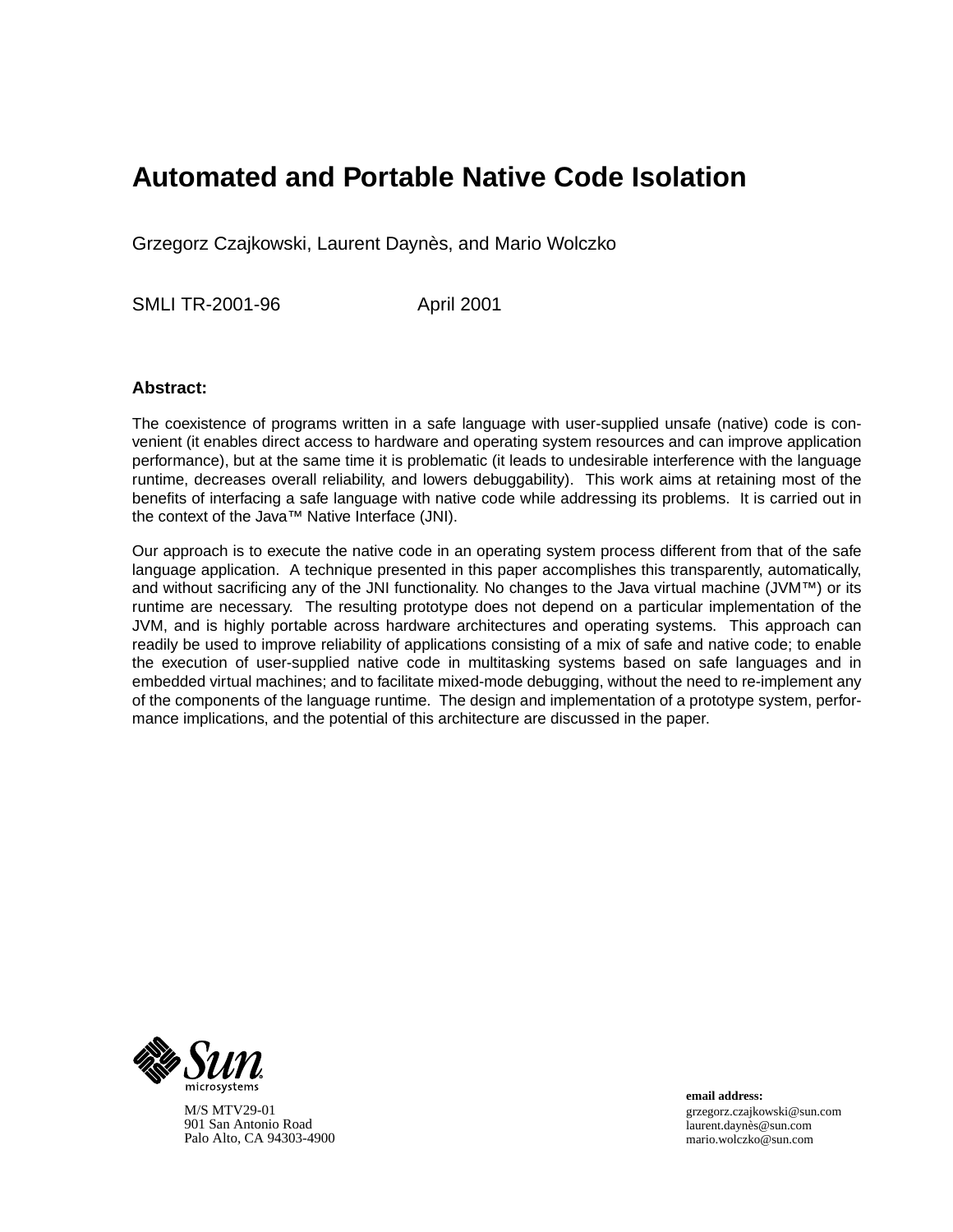© 2001 Sun Microsystems, Inc. All rights reserved. The SML Technical Report Series is published by Sun Microsystems Laboratories, of Sun Microsystems, Inc. Printed in U.S.A.

Unlimited copying without fee is permitted provided that the copies are not made nor distributed for direct commercial advantage, and credit to the source is given. Otherwise, no part of this work covered by copyright hereon may be reproduced in any form or by any means graphic, electronic, or mechanical, including photocopying, recording, taping, or storage in an information retrieval system, without the prior written permission of the copyright owner.

#### TRADEMARKS

Sun, Sun Microsystems, the Sun logo, Java, Sun Enterprise, Java HotSpot, JVM, Forte, and Solaris are trademarks or registered trademarks of Sun Microsystems, Inc. in the U.S. and other countries. All SPARC trademarks are used under license and are trademarks or registered trademarks of SPARC International, Inc. in the U.S. and other countries. Products bearing SPARC trademarks are based upon an architecture developed by Sun Microsystems, Inc. UNIX® is a registered trademark in the United States and other countries, exclusively licensed through X/Open Company, Ltd.

For information regarding the SML Technical Report Series, contact Jeanie Treichel, Editor-in-Chief <jeanie.treichel@eng.sun.com>. The entire technical report collection is available online at http://research.sun.com/techrep.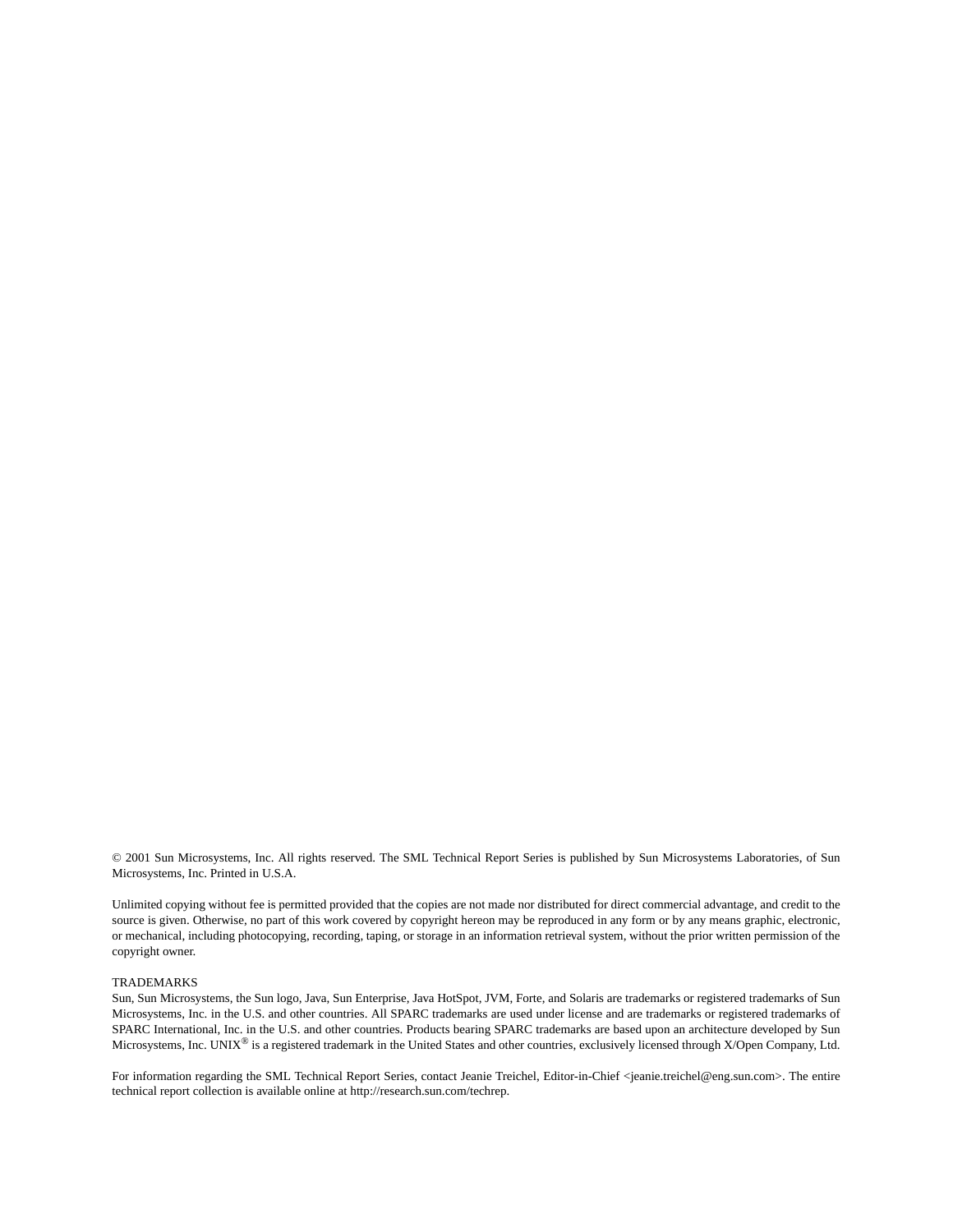# **Automated and Portable Native Code Isolation**

Grzegorz Czajkowski Laurent Daynès Mario Wolczko

Sun Microsystems Laboratories 901 San Antonio Road Palo Alto, CA 94303, USA

#### **1 INTRODUCTION**

The growing popularity of the Java programming language [AG98] has not obviated the need for unsafe (native) code. While safe languages offer many benefits, including inherent improved code reliability, increased programmer productivity, and ease of code maintenance, quite often it is desirable to execute user-supplied native methods (referred to simply as *native code*) [Lian99]. There are several good reasons for accepting this impurity: access to devices and programming interfaces to which there is no standard mapping from the language or from the core libraries, direct interaction with operating system services, and possible higher performance of native code. Nevertheless, native code is potentially unsafe and as such may break the contract offered by a safe language.

Ensuring the safety of native code has been the focus of several research projects. The common approach is to let it execute in the same process as the original safe language computation. This can be accomplished by augmenting native code with safety-enforcing software checks [WLA+93], via statically analyzing it and proving it memory safe [NL96], or by designing a low-level, statically typed target language to which native code is compiled [MCG+99]. Although these approaches have their success stories, and at the current state of the art they are practical in many circumstances, their usefulness for addressing problems with an arbitrary native library is rather limited. Ensuring memory safety with these techniques requires source code of native libraries [MCG+99], generating safety proofs [NL96], which is impossible in general, or may incur substantial performance penalties [WLA+93].

The inherent lack of memory safety in native code is not the only problem, however. An equally important issue is guaranteeing the safe use of system resources by independently developed software modules, such as the JVM and arbitrary user-supplied native code. While programmers may have very legitimate reasons to, for instance, customize signal handling in a native method, doing this may interfere with the runtime system of the Java programming language (referred to simply as *the runtime* or *the JVM*).

Directly using certain operating system services by native code may lead to highly unpredictable and difficult to explain behavior, dependent upon the implementation of the runtime and the kind of interference between native code and the runtime. Trapping system calls issued by native code is possible, but deciding whether the call should be allowed to take place or not would depend on the particulars of the runtime. In general, such a control scheme seems likely to be either overly restrictive, preventing some classes of programs from being written, or overly permissive, allowing various collisions and interferences between native code and the runtime of a safe language, or requiring human analysis and manual intervention for each native code module.

Unwanted interference may also occur between two independently written native libraries loaded by the runtime. This means that, for instance, developers of thirdparty components, coded partly in the Java programming language and partly in C, should considerably restrict their use of system's resources; practicing such "safe driving" is necessary to avoid conflict with other modules, unknown at the time of the development of this particular component, that may be loaded by the same application. The specifics of the "restrict the use of resources" vague guideline may differ among implementations of the JVM which, in general, limits the re-usability of native code. All of the above may conspire to produce unpredictable and difficult to explain behavior, low reliability, and poor software reusability.

Another concern is raised by embedded JVMs [Morg98]. Any problem mentioned above may not only just crash the application that loaded errant native code, but also abort or distort the execution of the embedding application. Similar issue arises in the context of multitasking JVMs [BG97, HCC+98,Czaj00,BV99,SBB+00,BHL00] where arbitrary independent tasks can execute in the same JVM. The problem is aggravated in this case when native code is written with a single task in mind.

These concerns made us explore the alternative direction – executing user-supplied native code in a different process than that of the JVM. In addition to memory protection via separate address spaces, which guards against memory corruption, this approach prevents conflicts arising from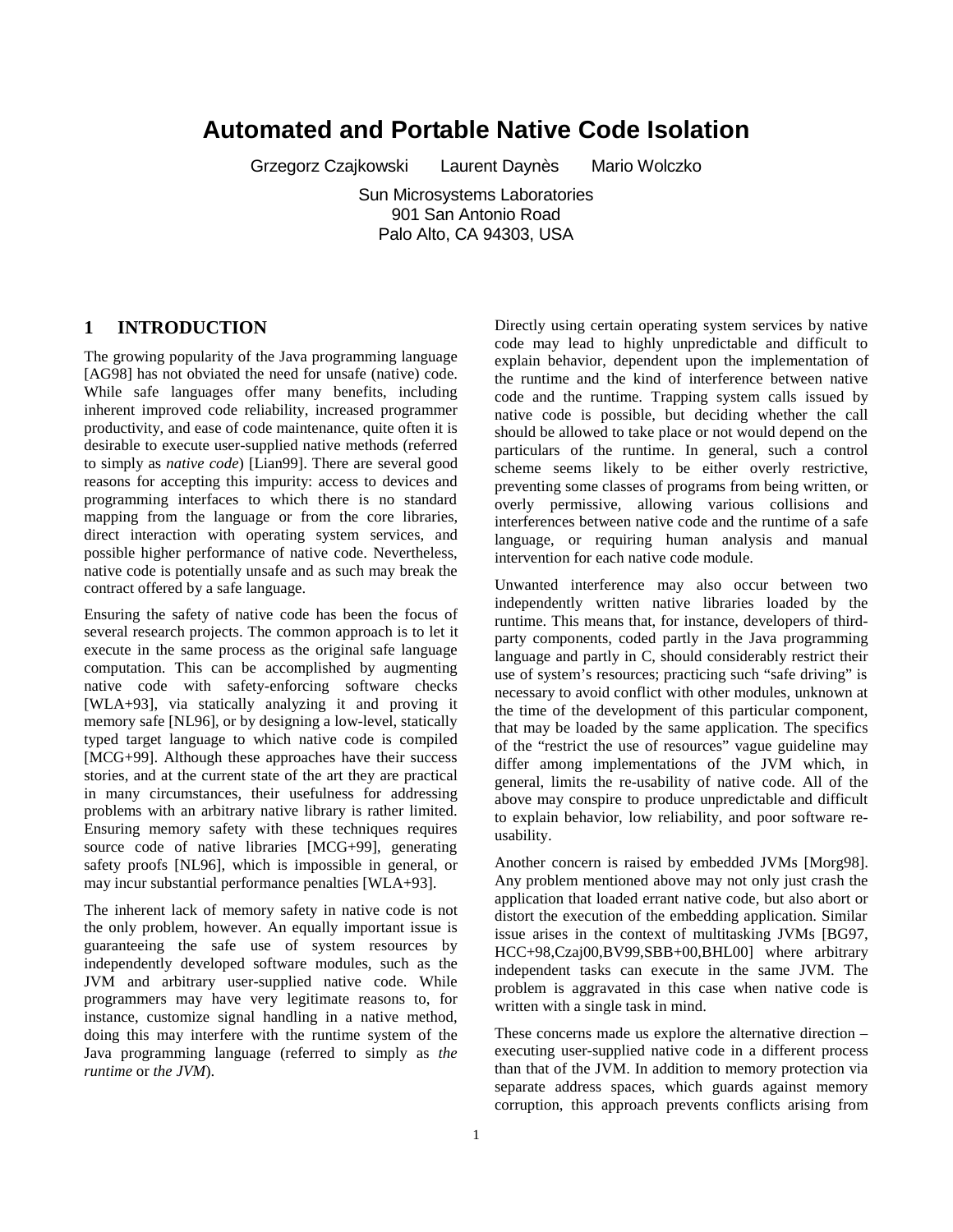native code abusing resources and interfering with the intended operation of the JVM runtime. The result of this investigation is a design and implementation of a highly portable infrastructure for executing methods from specified native libraries in separate operating system processes.

This work emphasizes that composability of arbitrary unsafe software modules is not just a memory safety issue. The main contribution of the paper is a complete solution, readily deployable in practice. In particular:

- The approach enables safe, reliable, and interferencefree composition of native libraries and the JVM runtime.
- JNI is unchanged and programming against it is the same regardless of whether the resulting native code will execute in the same process as the JVM or in another one.
- The resulting infrastructure is independent of the JVM, and does not require changes to implementations of the JVM.
- The infrastructure is highly portable, with a small component that depends on the way arguments are passed to and values are returned from C and C++ methods on a given hardware/software platform, and another part that depends on the IPC mechanism used.
- The actions necessary to execute native libraries in processes other than that of the JVM are fully automated, and require only the libraries themselves, not their source code.
- The performance overhead depends on the ratio of computation carried out by the native methods to the amount of inter-process communication needed and on the efficiency of the IPC mechanism used.

Our initial experience with the prototype system is encouraging, especially considering its transparency to the users and programmers and its seamless interaction with the JVM.

The rest of the paper is organized as follows. Section 2 discusses the problems arising when native code is executed in the same process as the safe language application and the runtime. The advantages and disadvantages of putting native code in a separate address space are discussed in Section 3. Section 4 contains an overview of JNI. The proposed architecture and its implementation are discussed in Section 5. Performance issues are the focus of Section 6. Related work is reviewed in Section 7. Finally, a conclusion section summarizes the paper.

# **2 MOTIVATION**

Most Java runtime environments contain a mix of native code: native code compiled from bytecode, native code that is part of the JVM runtime and interpreter, native code that is part of the core libraries, and, optionally, user-specified native code. This paper discusses only the last of these: user-specified native code, loaded through shared libraries at run time. The other native code is logically part of the JVM runtime, is designed, implemented and tested by the developers of the particular implementation of the JVM, and is totally under their control. None of these properties pertain to user-specified native code. This leads to various problems, described below.

# **2.1 Conflict of Interfaces**

Native code is written against two interfaces: the JNI, which is its sole interaction point with the JVM and the application, and the host operating system (OS) interfaces, involving standard libraries for I/O, threading, math, networking, etc. The latter is also the interface against which the JVM is written, and therein lies a problem. The JVM has to make certain decisions regarding the use of the host operating system interface and of available resources. For example:

- Signal handlers may need to be instantiated to handle exceptions that are part of the operation of the JVM (e.g., to detect null pointer and other memory exceptions, to detect arithmetic exceptions, detect the interrupt signal, etc.).
- The JVM must choose a memory management regime (involving such things as malloc/free and mmap/munmap) for its own purposes, including the allocation of thread stacks and red zones.
- Threads accessible in the language are typically mapped onto the underlying system's threading mechanism and a convention is adopted to suspend and resume threads for garbage collection (GC), to assign threads to GC and compilation tasks, to set thread concurrency level, etc.
- The JVM must decide how to manage I/O (e.g., the use of blocking or non-blocking calls).
- The core classes automatically take care of freeing some system resources (e.g., closing open file descriptors); this policy does not extend to the very same resources used exclusively by native code.
- The JVM may have a notion of a current directory and environment variables that should stay unchanged throughout its execution.

Few, if any, of these mechanisms are *composable*, in the sense that it is not possible to take an arbitrary Java program and a user-supplied native library which uses both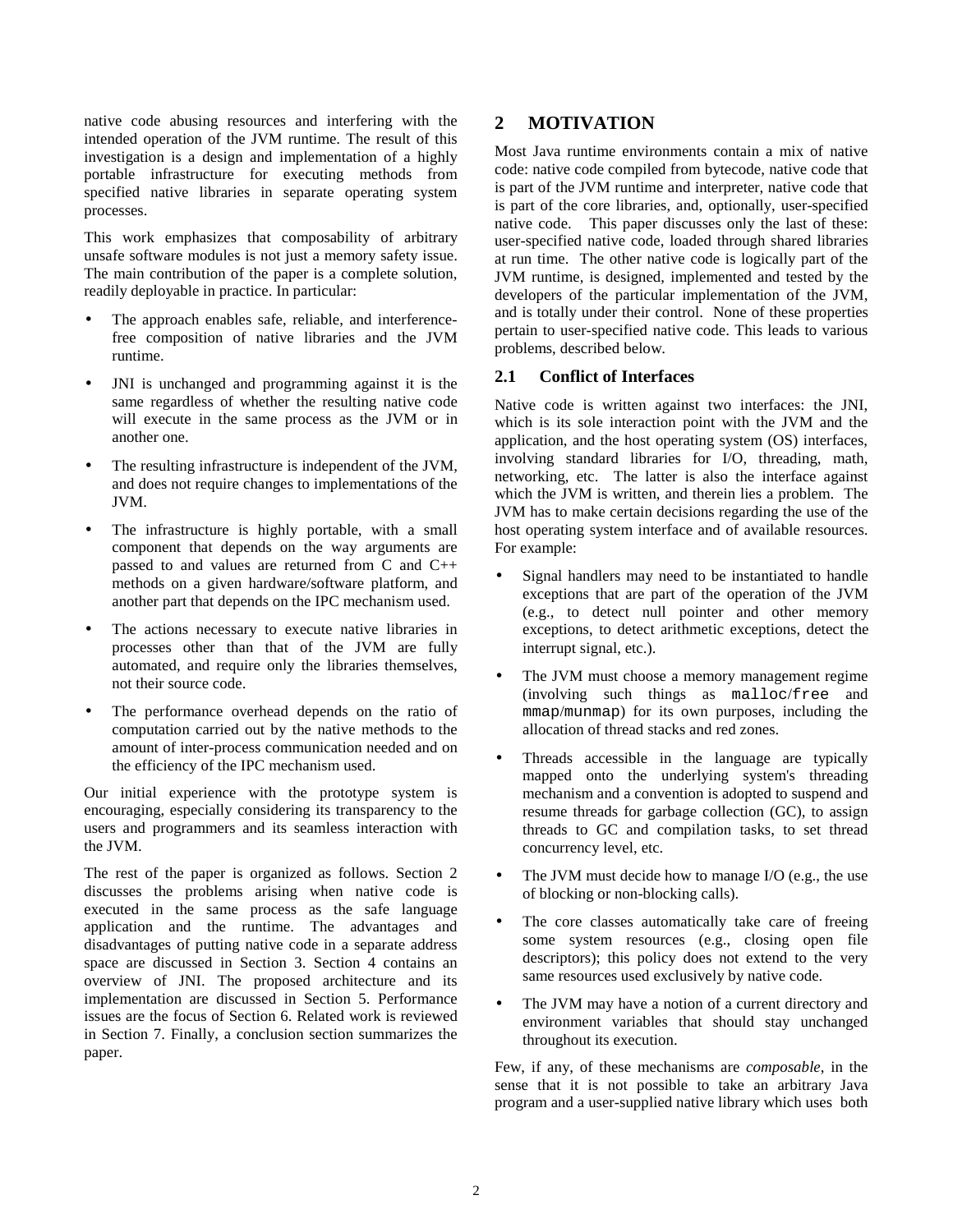JNI and the host OS interface, put them together into an instance of the JVM, put the JVM into an OS process, and expect the resulting system to work correctly. For instance, the native code may set its own signal handlers and clobber those set by the JVM, or it may change the current directory, possibly confusing the JVM. So, in reality, the user-specified native code has to be written to a set of implicit interfaces that do not conflict with the way the JVM uses system resources. These implicit conventions are rarely documented (because they are highly dependent on the implementation decisions within the JVM, which are subject to frequent changes and are usually thought of as private to the JVM), and do not have to be common across even the same vendor's JVMs on the same platform, much less JVMs on differing platforms and certainly not across different vendor's JVMs. Furthermore, it is rare that legacy libraries will respect these conventions; the economics of amending these libraries to respect the conventions are prohibitive (e.g., source code of the libraries may not be available to either the vendor of a particular implementation of the JVM or to the customer using the library). Hence, it may be impossible to use certain libraries in Java applications, or their usability may change with new releases of the JVM. Figure 1 illustrates the conflict of interfaces, and shows how it can be avoided by using another process to host native code.

The problems are exacerbated by so-called "JVM embedding" [Morg98], in which the JVM is treated as a library that can be linked into other applications. In this scenario, it cannot even be mandated that the JVM be in some way "in charge", because it may be subservient to another application. The issue here is that the JVM becomes both the provider of functionality (as an

embedded service) and the client of it (when calling native code) and is expected to control native code loaded by itself and at the same time not to interfere with the way the embedding application uses system resources, system interface, etc.

The very same problems are bound to plague emerging multitasking JVMs. Even though the proposed approaches to enable multitasking in the JVM vary [BG97,HCC+98,Czaj00,BV99,SBB+00,BHL00], one theme is common to all these projects: the assumption that no user-supplied native code is run by any of the tasks. This is so because any undesirable operation caused by usersupplied native code (e.g. corrupting memory of other tasks or changing signal handlers previously set up by the runtime) can cause a crash or malfunctioning of the whole JVM, disrupting all the other tasks and defeating all other isolation mechanisms. Unless a comprehensive approach is found to contain various aspects of the damage runaway native code can cause, native code may have to be banned from safe-language multitasking systems.

#### **2.2 Reliability and Resource Guarantees**

It goes without saying that the resultant reliability of systems based on this combination is less than desirable. The reliability of the composition of complex applications based on the JVM and native libraries is therefore something of a hit or miss nature.

The JVM needs some resources (file descriptors, memory, etc.) from the underlying OS to perform its function of an ersatz OS for Java applications. However, when arbitrary native code coexists with the JVM, it cannot expect to always find resources available. For example, native code could use up the remaining file descriptors causing failure



Figure 1. Current JNI implementations do not prevent conflicting use of the OS resources by native code and the JVM (left). The execution of native code in a separate process addresses this problem (right).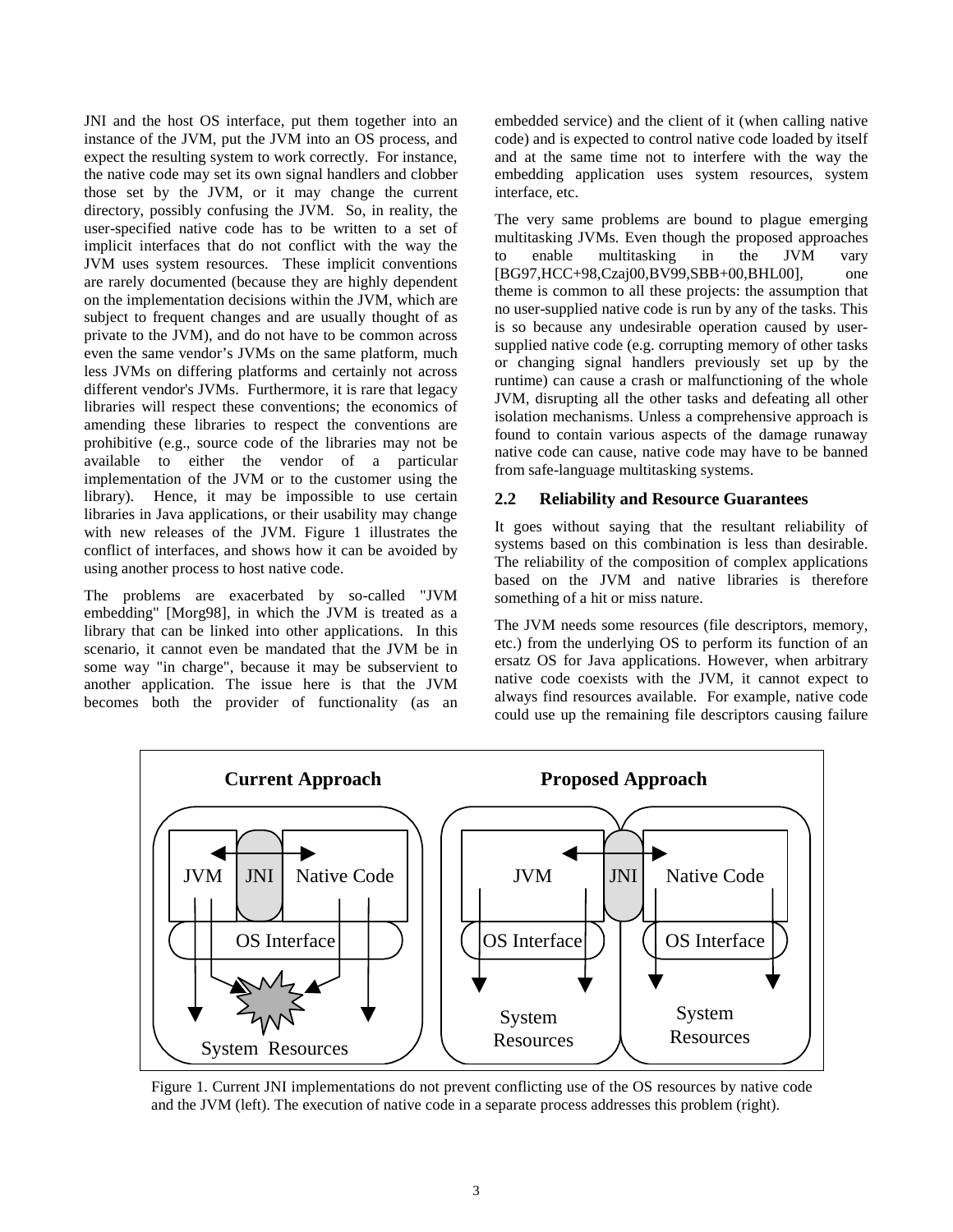in the JVM when it needs to access a file. This happens not only when a Java application opens a file, but also in support of internal operations, such as error logging, class loading, mmap-ing memory, etc.

While it is possible to implement the JVM to cope with resource starvation at arbitrary moments, this level of defensiveness requires the JVM to pre-allocate all it needs for its essential operations, artificially inflating the application's usage of system resources. It is also extremely difficult to write and test the JVM code that must deal with all aspects of resource starvation caused by user-supplied native code.

### **2.3 Debuggability**

When there is a problem in the interaction between the native code and the JVM, debugging can be a nightmare. Simple bugs in native code can cause JVM data structures to be corrupted, leading to random failures long after the problem has occurred. If these bugs have pathologies which are time varying, the bugs can manifest themselves in arbitrary places within the JVM or in other native libraries.

For the purposes of fault isolation, it would be desirable if native code bugs were clearly identifiable as such: this would at least save considerable effort. Using techniques enforcing safety at the level of binaries can lead to a clear verdict on whether a particular memory safety violation is caused by a user-supplied native library or by some other part of the runtime. Bugs resulting from conflicting use of system resources are much harder to find. Moreover, the road from detection to finding an actual cause can be a long one, especially when no (or no good) tools for mixed-mode debugging exist for a given hardware/OS/ JVM platform.

The amount of effort needed to track such problems is exemplified by a months-long debugging ordeal by a group of experienced developers, trying to determine why their commercial implementation of the JVM failed when embedded in another application. The reason was that the JVM used signals as its thread suspension technique internally. The action of receiving these signals interrupted pending system calls from the embedding application's non-Java threads. Eventually, the problem was "solved" by not using the signals [Skin00].

# **3 PROCESS-BASED ISOLATION**

The problems identified above indicate that the co-location of user-supplied native code with the runtime of a safe language leads to numerous difficult issues. This section explores the benefits and disadvantages of moving native code out of the JVM's process into a separate process. Because processes of modern operating systems identify memory protection (via hardware-enforced address space separation) with resource allocation and control, they are well suited to address the problems discussed above.

#### **3.1 Advantages**

**Composability**. Separating the JVM from user-specified native code means that the only interface between the two becomes JNI: a standard, well-defined and widely accepted interface. There is then no implicit contract between JVM and native code concerning memory management, threading, signal handling and other issues. This solves the composability problem neatly, both of the JVM and native code and of multiple native libraries. By placing the native code in a separate process it has full control of its own resources: memory, signals, threads, file descriptors, sockets, etc. There are no unexpected interactions with the JVM in these areas.

**Fault isolation**. A wild pointer bug in native code is not going to corrupt JVM data structures. It is much more likely to lead to a fault within the native code's process, which is then easily attributed to the native code. False JVM bug reports should thus be reduced. Similarly, this approach allows for a quick identification of which native library causes a fault, when more than one such library is used by a Java application.

**Resource management**. There is no danger that resource management policies will conflict: for instance, the native library can mmap at any address it chooses. Further, resource management errors (e.g., careless use of file descriptors, memory, etc.) do not percolate from the library to the JVM.

**JVM embedding and multitasking in the JVM**. Embedding the JVM within an application should be simple and reliable. With native code moved safely to another process, a well-tested implementation of the JVM is unlikely to crash its host application and yet can offer the benefits of interacting with native code. Multitasking in the JVM benefits in a similar way – one task's native code cannot crash or disrupt any other task, provided each task's native code executes in a separate process.

**Interoperability across different address widths**. Ensuring that 64-bit JVMs are able to use existing 32-bit native libraries may smooth the transition to the former for many users. The proposed technology can be used to this end, as long as both the JVM and the native code obey JNI to communicate with each other and as long as the chosen IPC mechanism can flawlessly exchange data between the two. Such transparent interoperability across different address widths can also be used to let 32-bit JVMs use 64 bit libraries. This generalizes to arbitrary large future address widths.

**Remote processing of native code**. Moving native code into a separate address space turns JNI (in addition to its original function) into a specialized, high-level interprocess communication protocol, layered on top of an IPC mechanism already present in the host operating system. This IPC mechanism can be replaced by a networking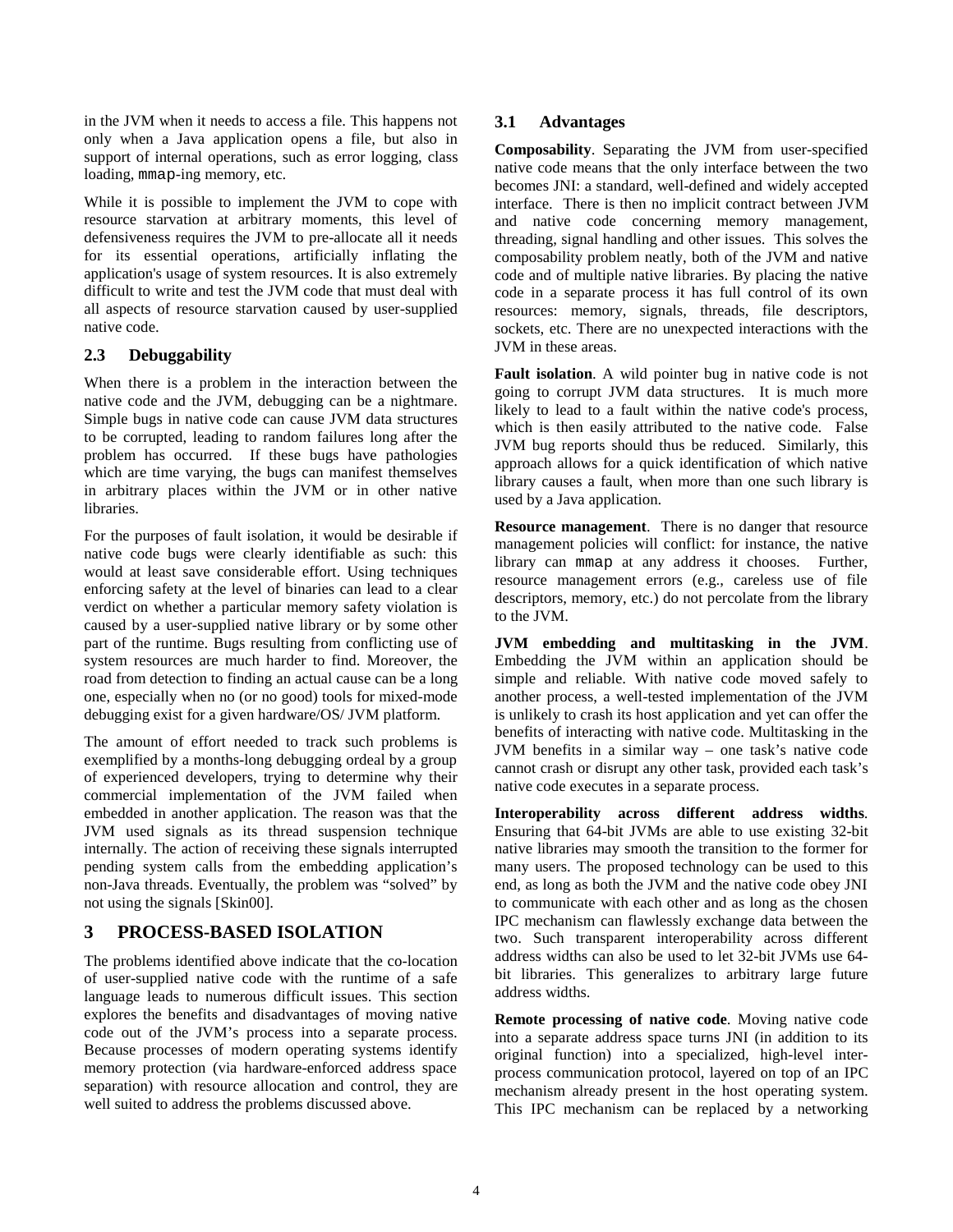protocol, enabling the remote execution of native libraries. This can be useful for load balancing or when native libraries and the JVM runtime are written for different hardware/OS platforms. Thus, a technology enabling transparent execution of a native library in a separate process at the same time enables the remote use of the library in a heterogeneous environment, without having to re-code or wrap the library with RMI, CORBA, and such – JNI suffices as the interface between the JVM and native code, regardless of where the execution of either takes place.

### **3.2 Disadvantages**

**Performance**. The most important disadvantage of this approach is the performance overhead incurred when crossing process boundaries. However, one important observation is that significant IPC overhead may be tolerable. We are only moving user-specified native code into another process; the performance-critical native code in the JVM and core classes would still be in the same process, and its performance would not be affected.

Two facts mitigate this problem. First, a common idiom of caching results of some JNI calls [Lian99] decreases the number of their invocations. Second, research ideas on lowcost IPC have found their way into commercial operating systems. Two examples are *doors* [HK93] available in the Solaris™ Operating Environment and local RPC available on win32-based systems [Roge97]. They were designed to address precisely the problem of high-speed RPC-like communication within a single machine and can be used to send data between the JVM and native code. The overhead of copying a few words of data is typically negligible when compared to the cost of establishing transfer of control. This may not be so for the copying overhead for large data structures, such as arrays. One possible workaround is to use shared memory facilities, which in turn may reintroduce some of the problems of the co-location of native code with the JVM.

For many applications the possible overheads of our approach are a small price to pay for increased reliability. Moreover, with the improving quality of Java compilation techniques, the need to use native code as a performance boosting mechanism will become marginal.

**Differing semantics**. As the prototype described in Section 5 demonstrates, it is possible to execute native code in a separate process transparently, without the loss of functionality and without any dependence on the JVM. However, it is also possible to write legitimate native code that behaves differently when executed under "traditional", in-process JNI and under out-of-process JNI. A contrived example showing differing semantics is a program that opens a file using standard java.io classes and uses reflection to get the value of the file descriptor of the open file, typically stored in a non-public field of a

java.io.FileDescriptor object (this requires knowing the name of the field). The value of the file descriptor is then passed to native code, where it is used to access the file system. In this example, the execution of native code in a separate process will almost certainly lead to different results than when all the program code is colocated in the same process. Thus, even though concocting such examples is difficult and requires intimate knowledge of the JVM and its core classes, differing semantics may arise in complex programs. A preventative rule of thumb is to make sure that the lifecycle of each system resource (initialization, use, termination) is confined to either the JVM or user-supplied native code, and never spans the two.

# **4 OVERVIEW OF JNI**

Before moving on to describing our design and implementation, a brief overview of JNI is due (for a complete reference, the reader is referred to [Lian99]). JNI is the sole point of interaction between the JVM and usersupplied native libraries. The interaction can have two forms: *downcalls* (when a Java application calls a native method) and *upcalls* (when a native method needs to access data or invoke methods of the Java application).

Downcalls result in calls to C functions (a  $C_{++}$  mapping also exists), whose names are generated from the names of Java methods declared as native. Upcalls are invoked via a *JNI environment* interface. For example, this class

```
class Test {
   static native int doubleIt(Integer i);
}
```
defines a native method which takes an object of the type java.lang.Integer and returns an integer value. The JVM expects a corresponding C function with the following declaration:

```
jint Java_Test_doubleIt(JNIEnv *env,
               jclass cls, jobject iref);
```
When a Java application invokes  $Test.doublet(i),$ the C function Java\_Test\_doubleIt(env, cls, iref) will be called. The first argument is a pointer to the JNI environment interface, which groups JNI upcall functions. The second argument is a reference to an object representing the class to which the method belongs (Test in this case). The third argument is a reference to the argument of the original call. The values of cls and iref and the data structures they point to depend on a particular implementation of the JVM and should be handled by JNI functions only. These functions are accessible via env. To see how it is done, let us take a look at the body of the native method: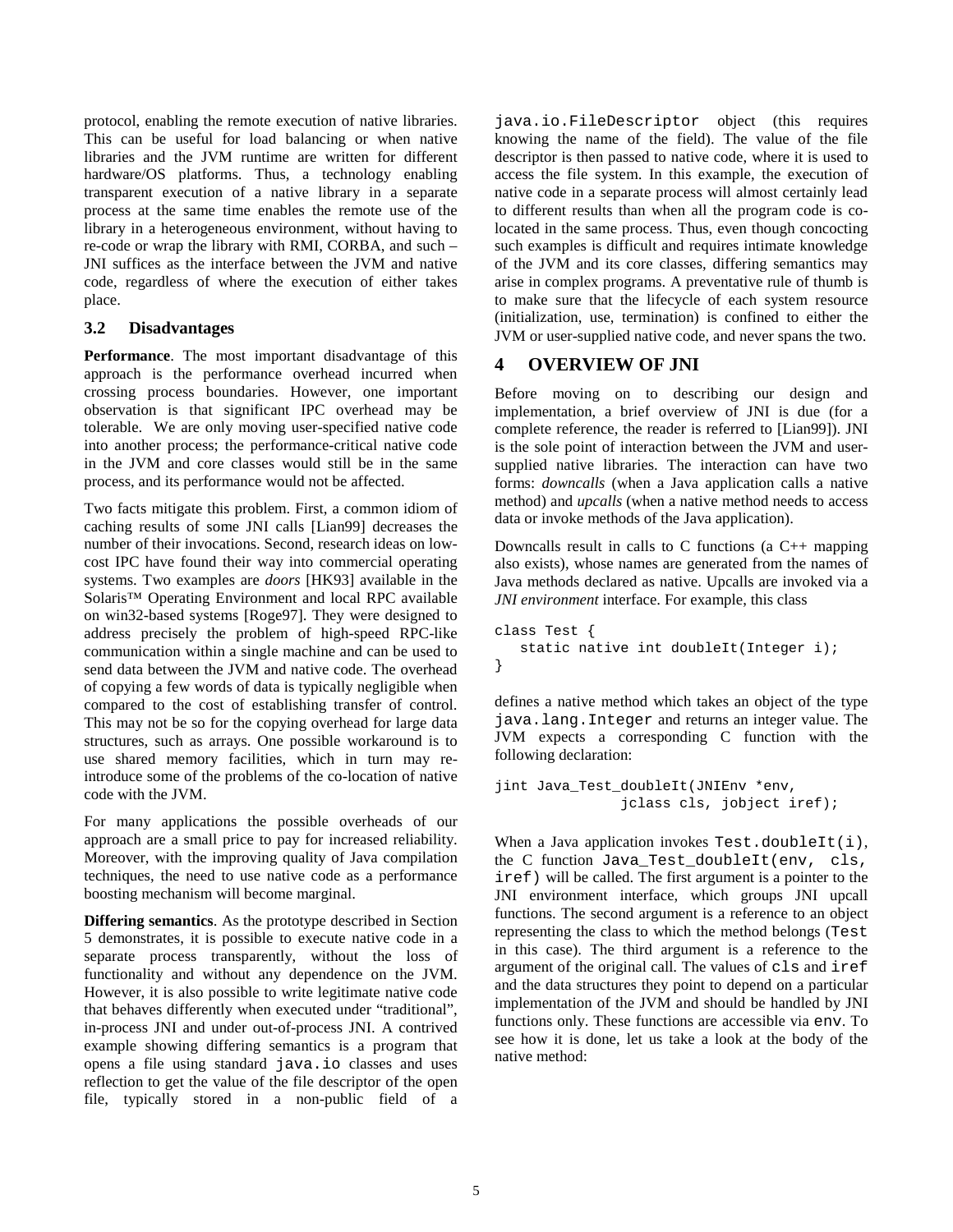```
jint Java_Test_doubleIt(JNIEnv *env,
                jclass cls, jobject iref) {
  jclass intcls =
    (*env)->GetObjectClass(env, iref);
  jmethodID mid =
    (*env)->GetMethodID(env, intcls,
                        "intValue", "()I");
  jint val =
    (*env)->CallIntMethod(env, iref, mid);
 return val * 2;
}
```
By invoking methods on env, the reference to the class of iref is obtained first, then an identifier of the instance method "intValue()" of that object is found, and finally the method is invoked so that its return value can be doubled and returned back to the calling Java method. An important point about the JNI environment interface is that even though meta-data such as references to classes and method identifiers are visible to native methods, they are both *transient* and *opaque*. They are transient because they are obtained only to be passed on to other JNI functions (although they can be cached in native code to avoid repeated lookups). They are opaque because they are meaningless to native code. This simplifies the implementation of our prototype (Section 5), since no native code should use these values for anything else than as arguments to JNI functions.

The JNI environment interface defines more than 220 methods. This large number is a consequence of two facts. First, many operations (invoking a method, accessing a field) have several variants, depending on the type of field or return value of the method, and on whether the field or method is static or not. Second, JNI offers a rich set of interactions with the JVM. In addition to accessing class and object fields and invoking methods, the following are examples of the functionality offered by JNI: monitors available in the Java programming language can be entered and exited, which allows for synchronization between native and Java code; new references to objects can be created so that the GC is aware of them; array regions can be accessed; new objects can be created; reflective capabilities of the Java programming language can be used; exceptions can be thrown and caught by native code.

There are two mechanisms to resolve names and link native methods as corresponding Java methods. The first one requires that implementations of native methods be named according to a specific convention (e.g., Java\_Test\_doubleIt). When the convention is followed, linking a native method is then just a matter of a name lookup in the symbol table of a native library; such lookup is performed automatically by the JVM. The second mechanism does not rely on the JVM to search for the native method in the already loaded native libraries. Instead, JNI programmers can explicitly link native methods with their implementations by registering a C/C++ function address as the implementation of a particular native method. This is convenient especially when a native application embeds a JVM implementation and needs to link with a native method implementation defined in the native application. The names of such native methods of the embedding application almost certainly do not obey the naming convention required by the JVM for implicit linking. This has motivated the second, explicit way of name resolution and linking.



Figure 2. A schematic view of the prototype.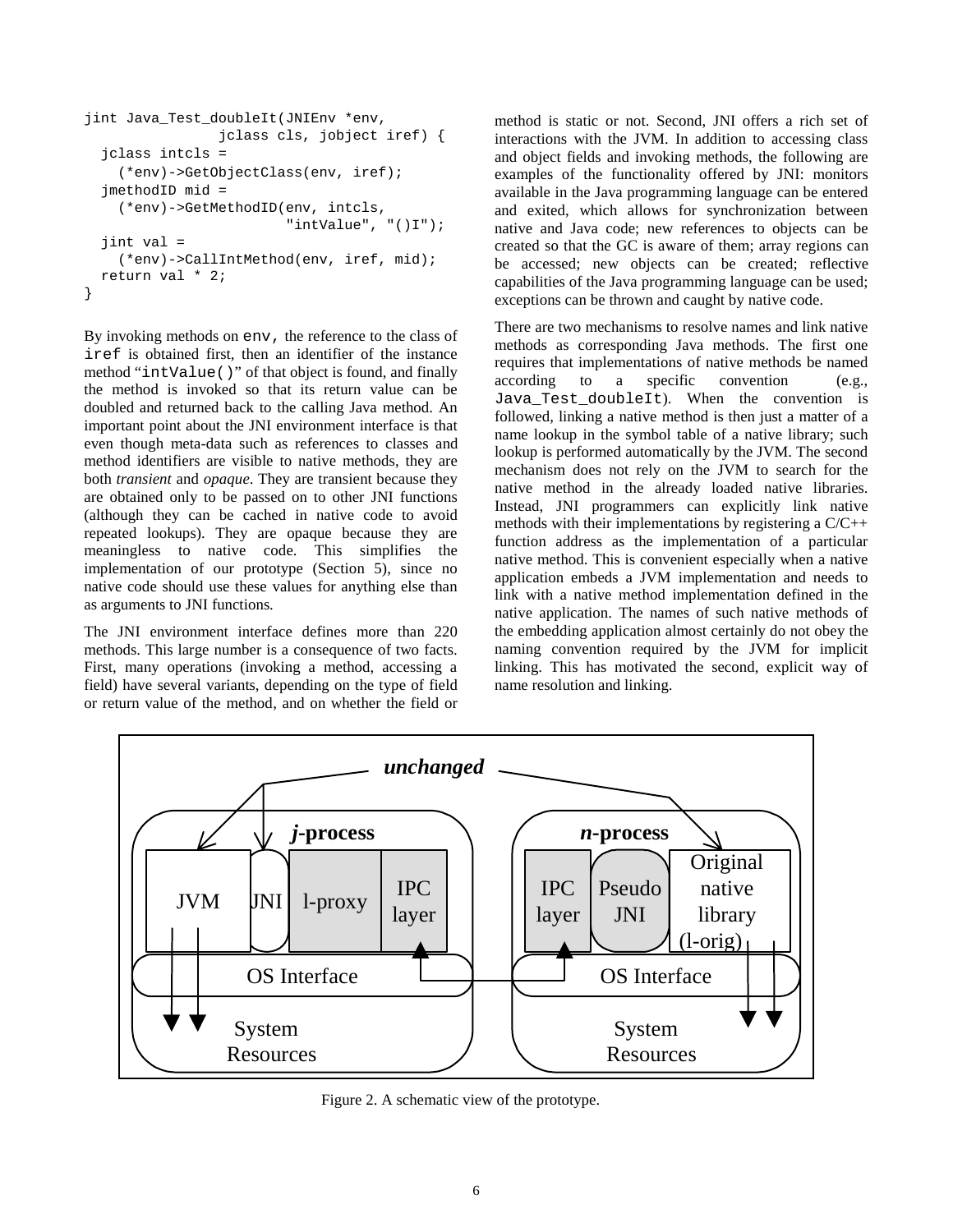## **5 THE PROTOTYPE**

A highly portable, JVM-independent infrastructure for automated and transparent execution of user-supplied native code in a separate process has been designed and implemented. This section discusses the design and expounds on some more technical aspects.

A high level view of the system is shown in Figure 2. It consists of two processes. The first one, *j-process*, executes the JVM and the Java application. The second one, *nprocess*, acts as a server processing requests to execute native methods, and is linked with the original usersupplied native library; let us call it *l-orig*.

In order to achieve JVM-independence, a native library with the same name and exported symbols as *l-orig* must be produced so that it can be loaded by the Java application executing in *j-process*. Let us call this library *l-proxies*. It is generated through an automated analysis of the symbol table of *l-orig*. All names of defined functions starting with Java\_ and JNI\_ are used to generate a source file, in which all these functions are redefined to ship all of their arguments along with an integer uniquely identifying the function to *n-process*. Upon receipt of such a message, *nprocess* executes the requested function with the supplied arguments.

Each JNI function takes a JNI environment interface pointer as its first argument. This simplifies the handling of upcalls. Upon receipt of a request, *n-process* replaces the first word in the list of received arguments with its own version of the JNI environment pointer. This *pseudo* JNI environment redefines all JNI functions so that each of them ships all of its arguments along with its unique identifier to *j-process*, where the upcall is dispatched to the original JNI method.

To see the automation and transparency aspects of the system, let us analyze the steps necessary to run the library containing the method Java\_Test\_doubleIt (see Section 4) in a separate process. Let us assume that the native implementation is compiled into a library called libtest.so. A set of makefiles and scripts is used to produce libtest-proxies.so. This new library contains a function Java\_Test\_doubleIt, which gathers all of its arguments and sends them to *n-process*. The original library (libtest) is then linked with a request-processing loop to form *n-process*, while libtest-proxies.so is renamed to libtest.so so that when *j-process* requests the native library the proxies are loaded instead. An initialization code in libtestproxies.so is responsible for starting *n-process* before any downcalls are issued.

Several details have to be explained before this high-level picture can materialize into a working system. They include handling upcalls, accessing arrays and strings, explicit registration of native methods, issues related to the

underlying architecture, and the choice of an IPC mechanism.

## **5.1 Upcalls that Invoke Methods**

Implementing the custom JNI environment interface was straightforward for the JNI functions, which take a fixed number of arguments of primitive types or of types describing or referencing various components of a running Java application. JNI functions not in this category are array and string handling functions (Section 5.2) and JNI functions for invoking Java methods or object constructors, described below.

Invoking a Java method or object constructor via JNI requires passing the arguments for the method. JNI provides three ways to do this: (i) passing arguments using functions with a variable number of arguments (by using the "…" construct of C), (ii) passing arguments as a variable-length list, as a value of the type va\_list, and (iii) passing a vector of unions of the JNI-defined type jvalue, each of which holds one argument for the upcall. Only in the first case it is possible to compute the number of upcall's arguments by analyzing the current stack call frame. However, this is not portable and does not address the remaining two cases.

A portable solution is offered by the design of JNI itself. Before invoking a Java method via a JNI upcall, the method identifier has to be obtained first. This can only be done by calling a JNI function (GetMethodID or GetStaticMethodID) and supplying it with, among other information, the signature of the Java method or constructor to be executed by the upcall. The signature is an easy-to-analyze string. The analysis is performed right after successfully obtaining the method identifier, and consists of computing the number and size of the arguments. The original method identifier and the argument information are stored in a data structure whose address is returned as the method identifier to the caller (a native method in *n-process*). This data structure is then used to extract the original method identifier and associated method information before forwarding the upcall request to *j-process*.

# **5.2 Upcalls that Access Arrays and Strings**

Another design decision had to do with accessing arrays of primitive types. This can be accomplished in two ways in JNI. The first way is to obtain a copy of the elements (*Get<Type>ArrayRegion* family of upcalls) and then set it accordingly (*Set<Type>ArrayRegion*). The second way is more direct - a pointer to the array elements is obtained (*Get<Type>ArrayElements*) and then released after accessing the elements of the array is complete (*Release<Type>ArrayElements*). Since the direct pointer obtained in *j-process* is meaningless in *n-process*, our implementation of the *GetArrayElements* functions returns a copy of array elements to *n-process*. It also stores the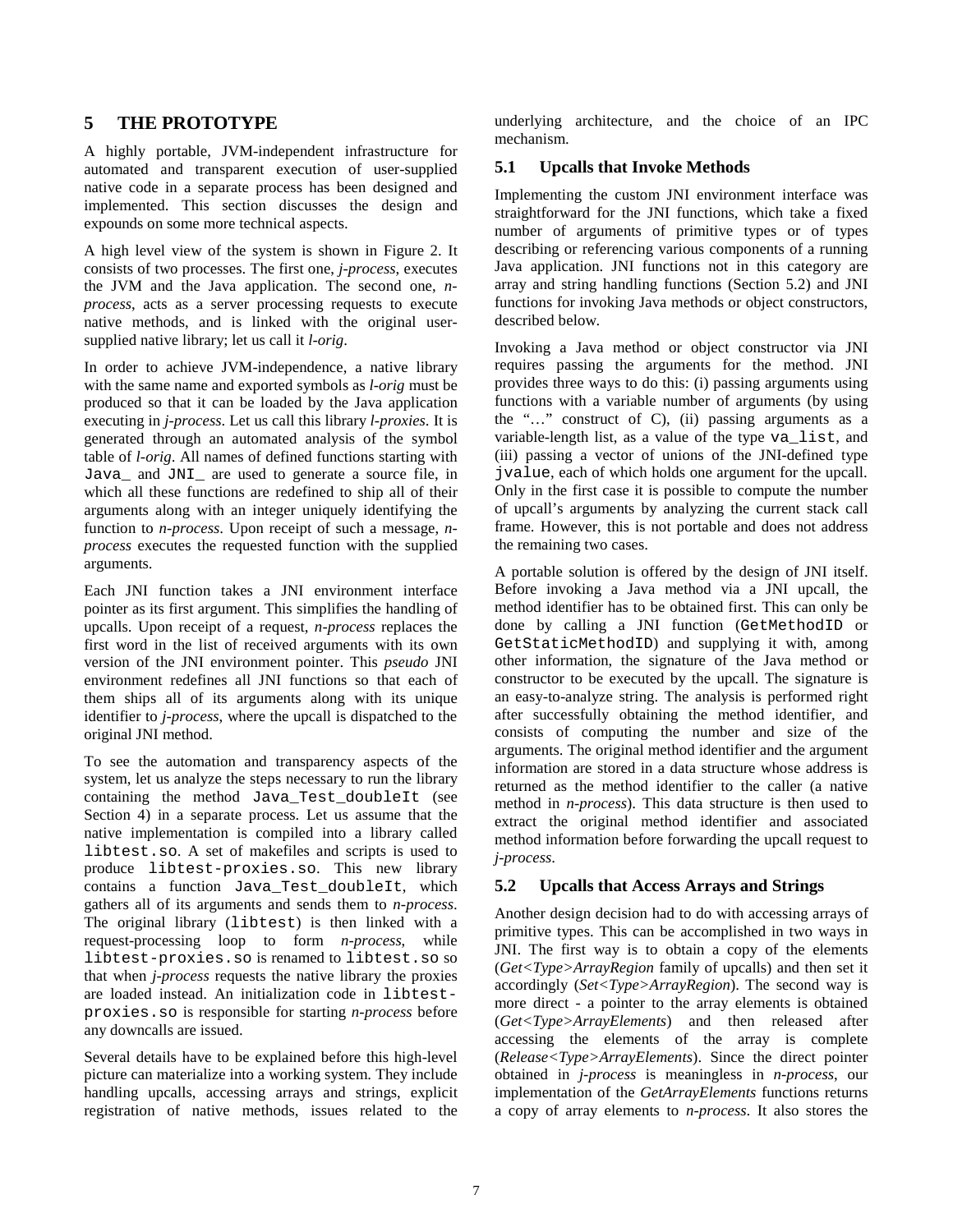original direct pointer in a hidden prefix of the array. Each time a *ReleaseArrayElements* function is called in *nprocess*, the original direct pointer is retrieved from the array prefix and then sent to *j-process* along with the request to release array elements and with the elements themselves. Let us note here that the JNI specification stresses that changes made to the array elements obtained via any of the *GetArrayElements* upcalls will not necessarily be reflected in the original array until a corresponding *ReleaseArrayElements* is called. Thus, our implementation does not violate the semantics as defined by the specification. JNI functions for the direct manipulation of string's characters are handled in a very similar fashion.

#### **5.3 Architecture-specific Issues**

The prototype system is highly portable. There are only two parts of it, which in general require code specific to a particular platform: (i) figuring out how many arguments are passed to a downcall in *j-process*, and (ii) returning the correct value after executing the original native method in *n-process*. Both stem from the fact that, in general, neither the number of arguments nor the type of return value of a native method can be inferred from the native library.

In our prototype system, running on the Solaris Operating Environment on a SPARC™ processor, reading the number of words taken up by arguments from a stack frame solves the first issue. This reading is done by the generated code in *l-proxies.* Properly obtaining the return value of a native method is done by a request-processing loop in *n-process*

as follows. The return value of a native method can be either of a primitive type or a reference to JVM entity (object, class, method identifier, etc.). In any case, this value is returned in one of two registers: fixed-point %o0 or floating-point %f0 [WG94]. After the call, the values of both of the registers are read by *n-process* and then sent back to *j-process*, where they are restored just before returning from the downcall. Thus, without knowing what has actually been returned by the method, this value is properly returned to the caller. There is no danger in overwriting a value of, let us say, %o0 when in reality a call returns a value in %f0, since neither register is preserved across function calls. Other architectures may have different idiosyncrasies with respect to these issues. Some of these problems may not arise with C++ native libraries on some platforms, since it may be possible to extract method signatures from mangled names in library symbol tables.

### **5.4 Explicit Native Method Registration**

This section describes a portable implementation of the explicit registration of native methods (Section 4). A fixed number (256 in the current design) of *anonymous proxies* are linked with *j-process*. An upcall requesting the binding of a Java method (specified as a triple: {name, signature, defining class}) to a particular function address *rFptr* in *nprocess* obtains an anonymous proxy *ap*; *ap* is then passed on to the actual JNI upcall in *j-process*. A static variable in *ap* is used to initialize it with the following information: the number of arguments this method should expect during invocations (computed from the signature) and *rFptr*. This



Figure 3. Preserving the context of the JVM thread and the context of native method execution. Black ovals represent *ucontext* swaps.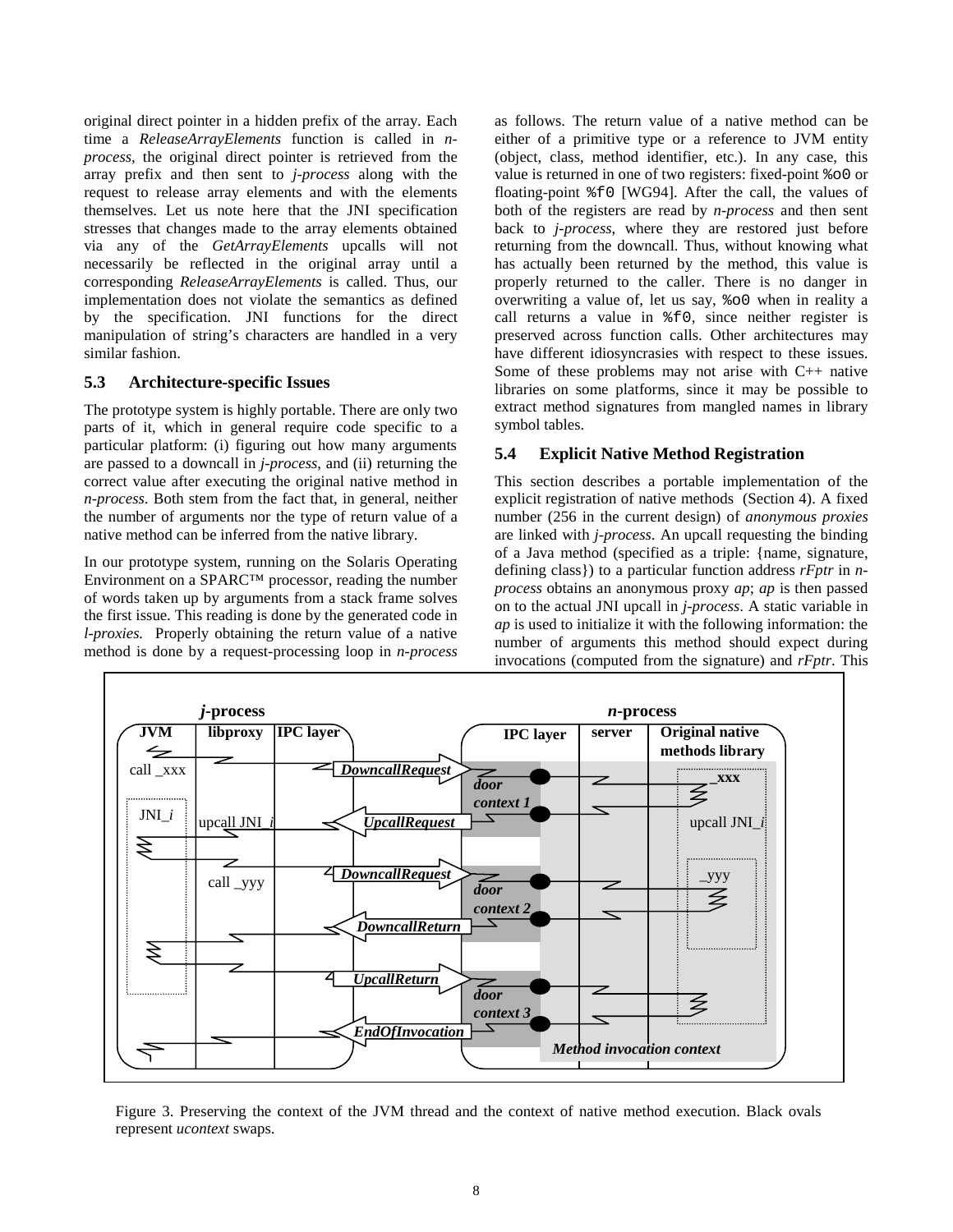information is then used during the registered downcall invocations to fetch all its arguments and pass them along with *rFptr* to *n-process*.

This solution is portable but limits the number of explicitly registered native functions. Solutions without this constraint include generating machine-code stubs dynamically (non-portable) or generating and loading new libraries, filled with anonymous proxies (requires operating system-specific code to load a library). An unconstrained and fully portable solution would require JNI to offer a standard way to obtain the name and signature of the currently executing Java method which, from the perspective of native code, is the topmost Java method on the execution stack (currently this information is available via the JVM Debugging Interface [Sun00a], but not via standard JNI). With such a mechanism, only one anonymous proxy would be needed. It would be linked with each explicitly registered native code and, on invocation, it would use the information from the topmost frame on the stack of Java method invocations to compute the size of arguments and to determine the native function to be called via a lookup based on the name of the downcall. Such a mechanism would also address the issues highlighted in Section 5.3.

#### **5.5 Thread-related Issues**

An important design question was whether the upcalls should be handled in the context of the thread that originally issued the downcall. Allowing different contexts could potentially simplify the implementation but would lead to various problems. For instance, an exception thrown in an upcall has to be dispatched to the thread that caused the downcall. Similarly, requests to obtain a stack trace should look identical to those generated by traditional JNI systems. This may be hard to achieve if different threads generate a downcall and then handle subsequent upcalls. Another example of problematic behavior is executing Thread.currentThread().setPriority() via a sequence of upcalls. Yet another potential problem is caused by monitors acquired by application's threads; handling upcalls in a thread context different from that of the downcall may lead to having to re-acquire monitors and to deadlocks.

In order to avoid these problems, all upcalls are handled in *j-process* by the thread that has issued the corresponding downcall. Hence, a thread in the *l-proxy* code may return from a downcall for two reasons: because the native method completed, or because of an upcall issued by that native method. In the latter case, the *l-proxy* calls the JNI locally, and returns its results to the *n-process*. How upcall requests are delivered to the thread that has invoked the initial downcall is taken care of by the *IPC layer*, described below.

#### **5.6 IPC-specific Issues**

The design is independent of any particular IPC mechanism chosen to exchange data between *j-process* and *n-process*, although the chosen mechanism can substantially change the performance of crossing the JNI interface. Our IPC layer isolates the rest of the system from details such as how upcalls are guaranteed to execute in the correct context (Section 5.5). It enables simple replacements of one IPC mechanism with another, simplifying cross-OS porting. Typically, an IPC layer based on mechanisms optimized for the underlying hardware and operating system platform would be favored.

Our implementation of the IPC layer uses doors [HK93], which is an efficient IPC mechanism available on the Solaris Operating Environment and on Linux [Lang98]. Doors achieve low latency by transferring control directly (handoff scheduling) back and forth between the caller's and the callee's threads [MM00]. We have also experimented with a sockets-based implementation, but the overheads were much larger than those of doors (Section 6).

Maintaining the performance advantages of doors handoff scheduling is not straightforward because of upcalls: an upcall from the native code requires a transparent transfer of control back to the original thread without losing the native method execution context on the *n-process* side. Another door call directed at the original JVM thread (from *n-process* to *j-process*) cannot be made, since this thread is already waiting on a door call for the native method. One way to circumvent this problem is to use an intermediate thread to perform the door call for the method invocation so that the original thread can service subsequent door calls from the *n-process*. However, this adds two additional threads for each thread executing native methods; it also adds additional full thread context switches. The alternative, adopted in our design, is to implement upcalls as a return from the original door call.

In order to transparently retain the native method execution context, the standard *ucontext* facility available on modern commercial UNIX® systems is used as shown in Figure 3. A pool of *ucontext* structures is pre-initialized at startup time by *n-process*. Door calls are issued by *l-proxy* for both invoking native methods and for returning results of JNI upcalls. That way, *j-process* is always issuing door calls and the *n-process* is always returning from door calls. The returned information indicates whether it is a return from a downcall or an upcall request. Upcall request messages carry a *ucontext* identifier (currently, a pointer to the actual *ucontext* structure) that is always included in data returned back by *l-proxy* so that the proper context can be re-established in *n-process.* When the last active native method completes, the corresponding *ucontext* is returned to the pool. This solution takes full advantage of the handoff scheduling of doors, and guarantees that a chain of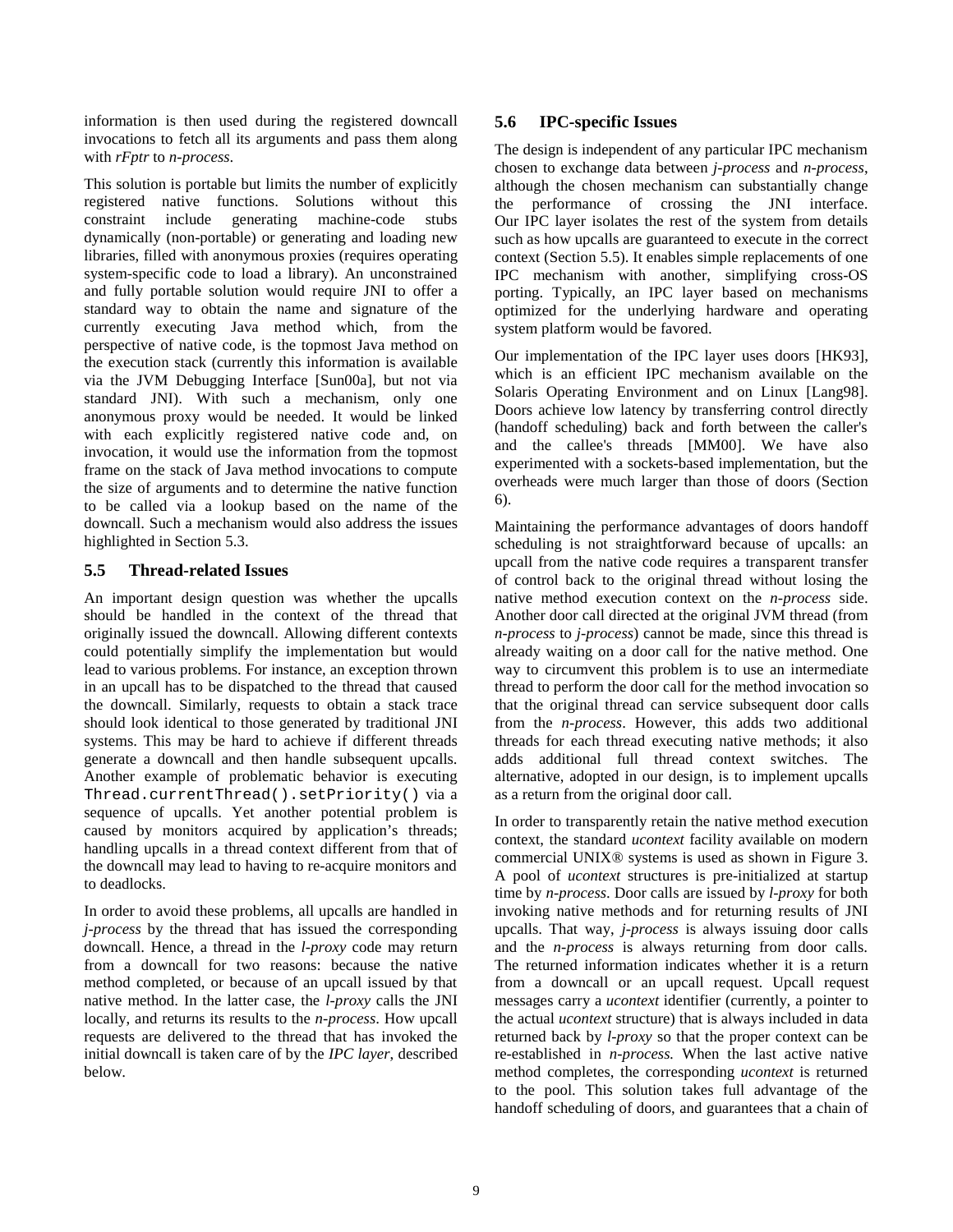native methods executes with the same stacks and contexts in both the *j-process* and the *n-process*.

### **5.7 JVM-specific Issues**

There are no issues specific to or dependent upon a particular JVM implementation. This is a very important point, worth stressing in boldface: **There are no JVMspecific issues**. In particular, this means that the design presented in this paper can be implemented and used treating the JVM as a black box, and regardless of the version or the vendor of the JVM, as long as it complies with the JNI specification and as long as the chosen communication and threading mechanism does not conflict with the internals of the JVM. We have tested our prototype with three different implementations of the JVM available from Sun Microsystems and encountered no such conflicts.

It is important to note that, depending on the implementation of the JVM, native code contained in *nprocess* may still cause a crash or malfunctioning of the JVM executing in *j-process*. This may happen when the JVM does not check whether class and object references and method and field identifiers passed to it via JNI calls are valid. For instance, native code could pass an arbitrary number in place of an expected valid method identifier. JVM implementations with proper checks in place would detect such situations and, for instance, throw an exception or return an error-signaling value. JVMs without such safeguards are vulnerable to these kinds of problems.

#### **5.8 Safe Composition of Multiple Libraries**

The description so far assumes that all calls to all native libraries were routed to a single *n-process* server. As mentioned earlier, isolating native methods from different native libraries may also be needed. A simple solution is to create as many *n-process*es as there are user-defined native method libraries. Since the corresponding proxy library creates *n-process*es, routing a native method call to the right *n-process* is straightforward.

To avoid a proliferation of *n-process*es, it may be useful to perform the processing of native methods from multiple libraries by a single *n-process* when isolation between these libraries is not a requirement. Library groups may be described in a simple configuration file, whose location is known to each proxy library.

Another library management issue, not investigated in this paper, is loading the same native library by multiple tasks in a multitasking JVM. Multiple *n-process*es are then acceptable, but more logic has to be put into proxies to multiplex/demultiplex calls based on the task id of the down-caller.

# **6 PERFORMANCE ISSUES**

The purpose of this work is primarily to increase debuggability and reliability of applications consisting of safe and unsafe code. Nevertheless, it is interesting to know the overheads introduced in our prototype. The cost is directly proportional to the number of JNI downcalls and upcalls executed by an application, as these are the only places where any overheads were introduced. They are also dominated by the cost of the IPC mechanism chosen and by the cost of thread context management.

Table 1 summarizes the overheads introduced by our approach. The measurements were obtained on a Sun Enterprise™ 3500 with four UltraSPARC™ II processors clocked at 400MHz running the Solaris Operating Environment, version 2.7. The Java HotSpot™ virtual machine, client version 1.3.1, was used. The "downcall" column reports the cost of a very simple downcall, which takes no arguments and returns immediately, while "downcall + upcall" additionally issues the *GetVersion* upcall, which returns immediately with an integer specifying the JNI version used. The 54µs overhead of a downcall breaks down as follows: 18.5µs is taken by a door call and return, 30.8µs is the cost of two *ucontext* swaps and the rest  $(4.7\mu s)$  are various bookkeeping and data copying overheads. Similar analysis applies to the overheads associated with upcalls. This number would be much higher if sockets were used – a one-word round-trip message takes about 128µs.

The overheads (about 400 times higher than the plain inproc JNI downcall) seem very large. And they are indeed, for downcalls that do not compute much. To see how quickly the overheads become tolerable, let us analyze a simple program which performs  $A = A^2$  for matrix A. The matrix is coded as an array of floating point numbers and squaring it requires one downcall (to initiate the native call) and two upcalls (to fetch the matrix entries and to set the computed result). Figure 4 summarizes the overheads as a function of array size. For small arrays the overheads are prohibitive. For 40x40 arrays they become tolerable, and virtually disappear when the array size approaches 90.

Another insight into the costs is obtained as follows. All upcalls and downcalls performed by SPEC JVM98 [Spec98] benchmarks were counted. These calls were

|                     | JNI in-proc  | JNI out-of-proc  |
|---------------------|--------------|------------------|
| Downcall            | $0.136\mu s$ | 54 <sub>us</sub> |
| $Downcall + upcall$ | $0.163\mu s$ | $106\mu s$       |

Table 1. Overheads of executing native code in a separate process.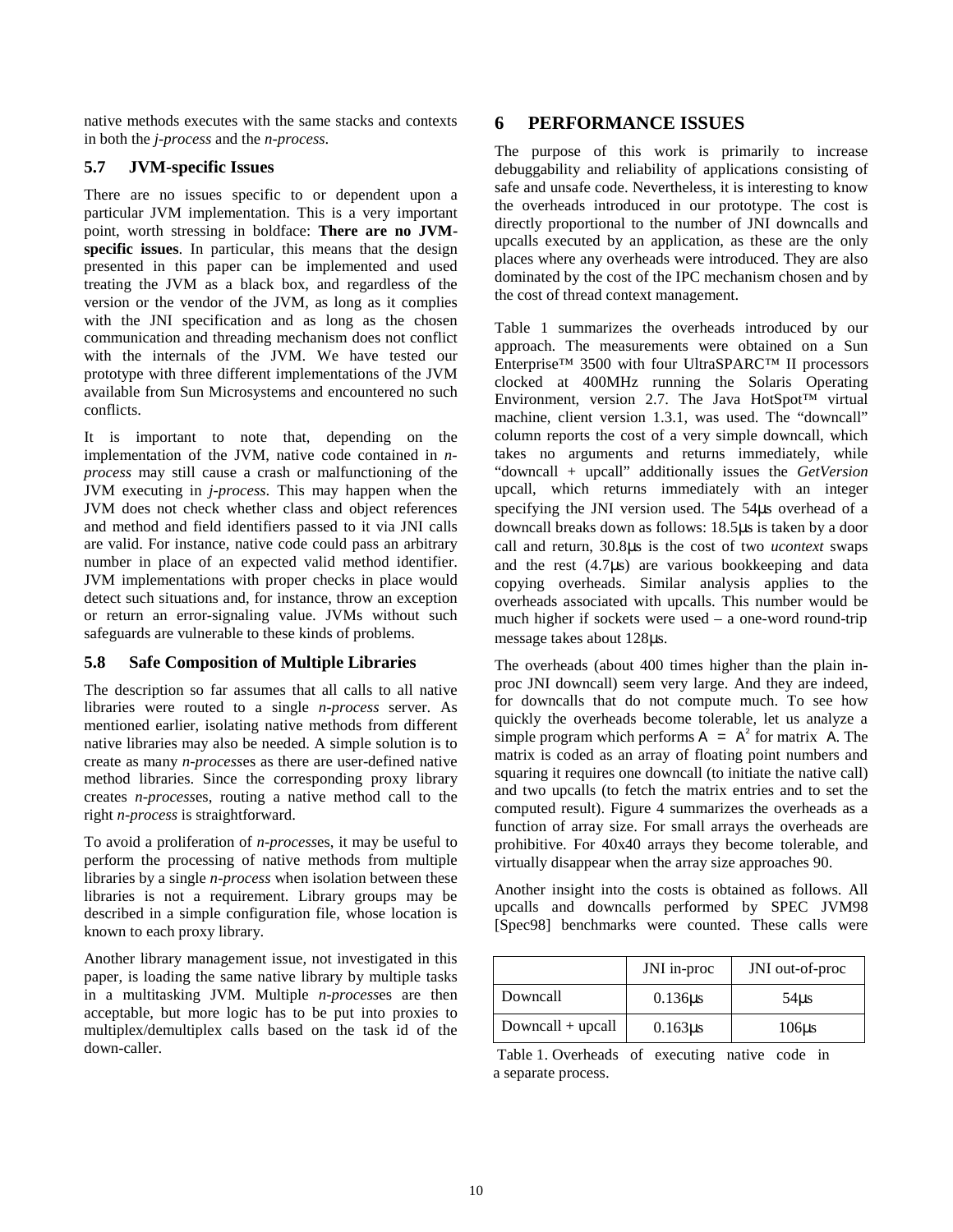

Figure 4. The overheads of computing the second power of a matrix in a native method in a separate process. The overheads are reported relative to executing the method under standard JNI. The overheads are plotted as a function of the matrix size. The matrix size is the number of rows (which is equal to the number of columns) and is shown on the horizontal axis.

caused by core Java classes, since there are no user-level native libraries associated with the benchmarks. The counts were used to estimate the overheads of the scenario in which all native code of core libraries was executed in a separate *n-process*, each downcall adding 56µs and each upcall adding 52µs of performance overhead. The results, summarized in Table 2, show that the number and frequency of native calls issued by core classes varies greatly across the benchmarks, and so would the

| <b>Benchmark</b> | Downcalls | Upcalls | Overhead [%] |
|------------------|-----------|---------|--------------|
| compress         | 2267      | 4911    | 1.03         |
| db               | 101963    | 45127   | 15.46        |
| jack             | 2573766   | 42123   | 887.88       |
| javac            | 4204338   | 46541   | 680.87       |
| jess             | 2681855   | 40509   | 859.22       |
| mpeg             | 1252532   | 14595   | 170.14       |
| mtrt             | 192095    | 7092    | 40.23        |
| raytrace         | 169160    | 7064    | 37.26        |

Table 2. JNI downcalls and upcalls caused by core Java classes and the overheads if they were to execute in a separate process.

performance overhead of the proposed isolation. These numbers are no substitute for more realistic benchmarks, and serve only as an evidence of the high dependence of the frequency and number of native calls (and the associated overheads when the JNI isolation scheme is used) on the behavior of a particular application.

The main utility of the proposed system is increased debuggability and reliability of native code, and performance issues are typically of secondary importance in such settings. Whenever performance matters and the proposed isolation scheme is preferable over standard JNI, the number of native calls to libraries executed as *nprocess*es should be minimized. Also, if the system is used for debugging, a tested library can be moved back into the same process as the JVM, which removes the overheads.

## **7 RELATED WORK**

The efforts to contain native code can be characterized as whether it can run in the same address space as the "main" program or not. Specific solutions in each of these areas are discussed below.

#### **7.1 Controlling Native Code**

In order to be able to safely co-locate native code with other application and runtime components, the behavior of binaries must be constrained to ensure memory safety. A dynamic approach is software fault isolation (SFI) [WLA+93], which parses binaries and inserts runtime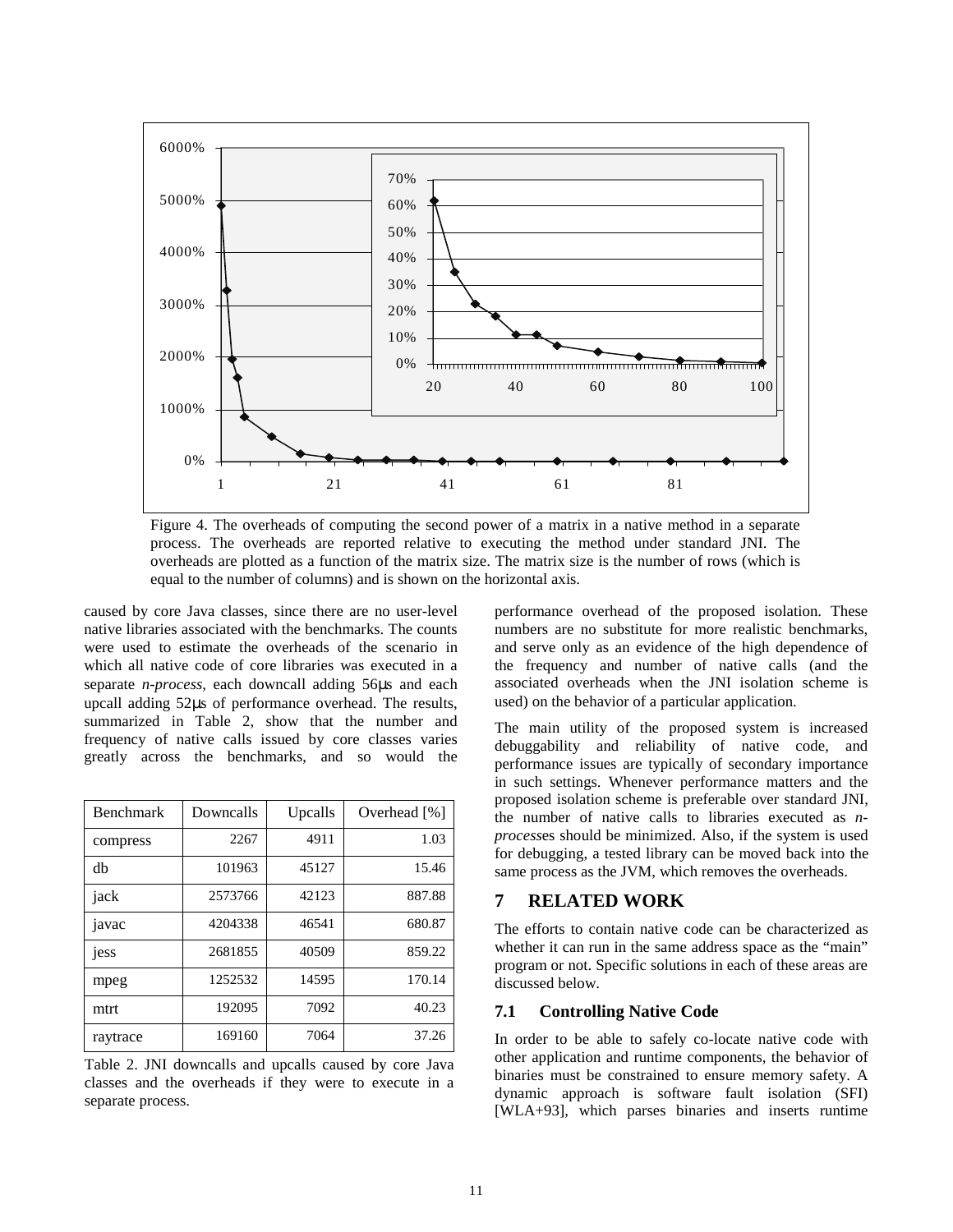checks on memory operations. Several flavors of SFI exist, depending on the desired level of memory safety. In the general case, when all read and write operations have to be checked, the overheads of runtime checks can amount to 20% [WLA+93]. SFI toolkits must be very carefully crafted. Otherwise, the overheads may be much higher. For instance, the VINO extensible operating system [SES+96] uses SFI for protecting the kernel from mischievous extensions (*grafts*). The worst-case runtime overheads of applying straightforward (not optimized) SFI to grafts can be as high as 100%.

In contrast to the dynamic approach of SFI, Proof-Carrying Code (PCC) [NL96] advocates static analysis of unsafe code. The code producer is required to generate a formal proof that the code complies with the certain policy. The client (i.e. receiver of the untrusted code) can easily validate the code against the proof and execute it only if the validation is positive. Thus, the runtime costs are negligible. However, the general problem of proving the memory safety of arbitrary binary code is undecidable. Inserting some runtime checks in strategic locations so that the proof can be generated can mitigate this problem. On the other hand, the potential of PCC is much larger than SFI, since more than just memory safety can be encoded in proofs.

Typed Assembly Language (TAL) [MCG+99] is a lowlevel, statically typed target language. The goal of that work is to identify typing abstractions that have general utility for encoding a variety of high-level language constructs and security policies, but that do not interfere with compiler optimizations. This approach may be well suited for producing high-performance, memory-safe native code, when the source files are available.

A more radical approach is to disallow any unsafe native code. For this to be practical, enough compiler and infrastructure support should be provided so that code written in the safe language executes reasonably fast and so that there is no need to resort to native code to access underlying operating system services. The SPIN extensible operating system [BSP+95a] is an example of this approach. Kernel extensions are written in a type safe subset of Modula-3 [Nels91] and installed in the kernel. The extensions can install handlers for any kernel events in which they are interested and for which they have appropriate permissions. Even though the use of a safe language simplifies some of the safety issues, certain aspects of cleaning up after an errant extension are problematic in SPIN. For instance, dealing with resource hoarding is a challenge. While we share the view of the SPIN authors that *protection is a software issue* [BSP+95b], it is important to stress that ensuring memory safety is just one aspect of taming native code. Other aspects, such as conflicting use of OS interfaces, are

equally important and as dangerous as errant memory writes.

## **7.2 Using Address Spaces for Protection**

Virtual memory hardware is now ubiquitous, and most of today's operating systems rely on it for ensuring protection, both between the kernel and applications and among applications themselves. Memory protection is enforced by the hardware and is relatively inexpensive.

Most operating systems limit their use of hardware-based protection mechanisms to protection between address spaces. The recent Palladium system [CVP99] is a notable exception. Palladium exploits the Intel x86 virtual memory hardware support for variable-length segments to provide intra-address space memory protection. The basic idea is to put mutually untrusted parts of a program (e.g., a program core and some user-defined extensions of it) into disjoint segments within an address space. A lightweight segment boundary crossing mechanism is provided, and is significantly faster than the best reported IPC mechanisms. However, this approach has several limitations that make it unsuitable for the Java platform. First, extensions must be single threaded. Second, they cannot make arbitrary system calls, which must be mediated by the extended application. Third, it is unclear how extensions can share operating system resources.

Microsoft's Common Object Model (COM) [Roge97] allows for the same COM components to execute in the same process (in-proc) or in a separate process (out-ofproc). This is accomplished with the help of an interface definition language (IDL), used to describe data passed into and out of out-of-proc components. The reasons behind enabling out-of-proc COM components are very similar to our motivation. The main differences are the level of transparency and automation achieved in our design.

# **8 CONCLUSIONS**

Isolating native code as described in this paper could have significant benefits for JVM development groups and for the users. Several important areas where this is useful include:

- increased debuggability of a single JVM running a single application,
- increased reliability of systems with native libraries which use OS resources in a way conflicting with the use intended by the JVM,
- enabling user-supplied native code in embedded JVMs and in multitasking systems based on the JVM,
- enabling mixed-mode debugging, that is, debugging of an application that contains a mix of Java code and of native code, independent of the JVM, with any Java application debugger and with any C/C++ debugger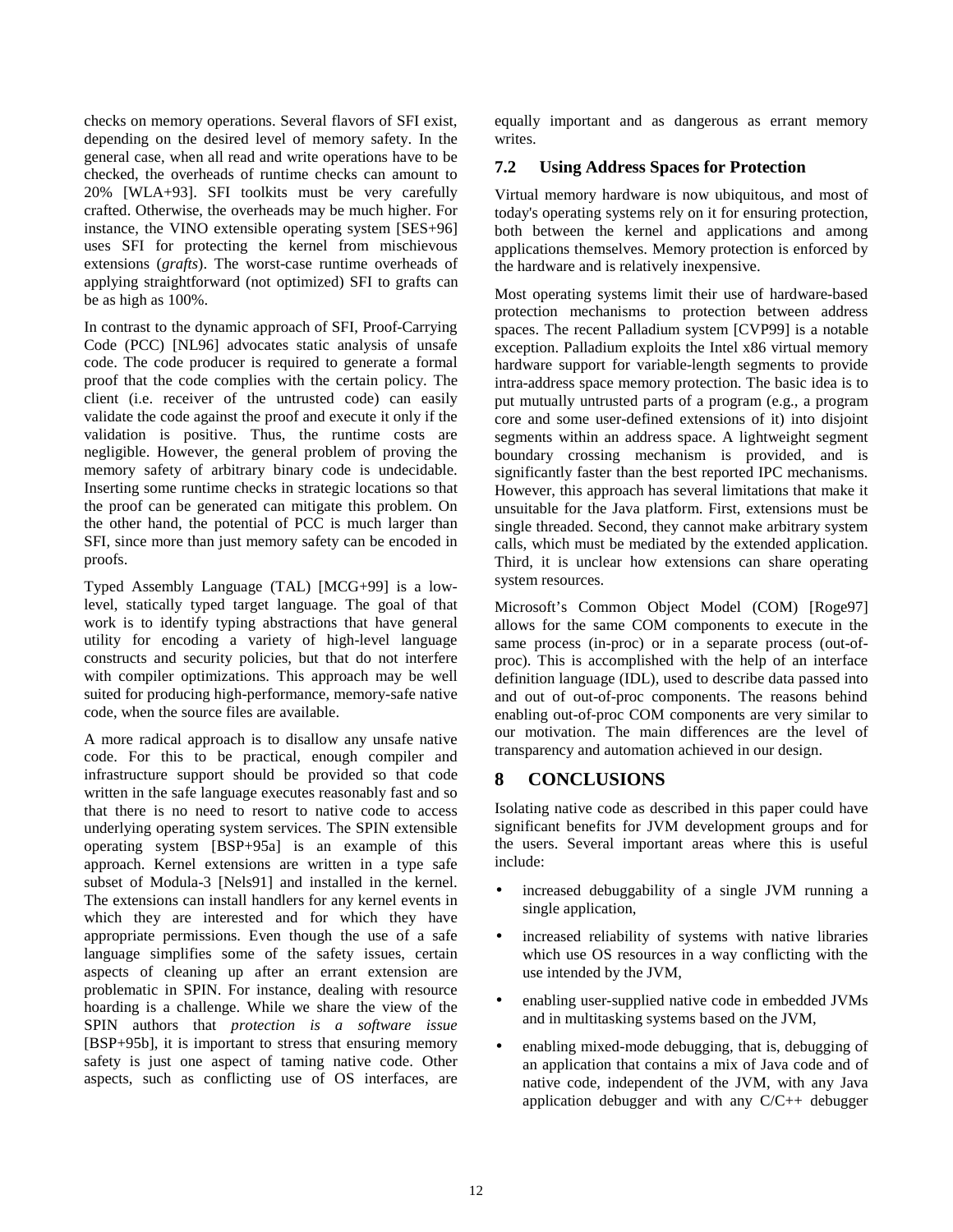(we were able to step through Java code using the Forte™ for Java IDE [Sun00b] and then step through native calls made by the program with gdb; gdb was executing *n-process*),

using 32-bit libraries with 64-bit JVMs, or vice-versa (we have successfully experimented with running a 32 bit JVM which used a 64-bit native library). The prototype infrastructure is JVM-independent, automated, and portable.

This technique addresses all the identified issues arising when arbitrary native code is used. In addition to offering memory protection, this approach prevents conflict of interfaces and various interferences between the JVMs and native libraries.

The prototype was tested with several implementations of the JVM available on the Solaris Operating Environment. In all cases the system operated properly, without any need to change the runtime. Another important property is that the infrastructure is very easy to use – the names of native libraries to be executed have to be supplied and the rest is being taken care of by a makefile and a set of codegenerating scripts. Overall, the functionality, usability, portability and transparency of the infrastructure make it an attractive mechanism for achieving a high degree of control and isolation of native code.

The described design and implementation are heavily influenced by the scope of JNI and as such are specific to the Java programming language. However, the basic approach can be useful to designers of new native interfaces and for those struggling with the very same problems addressed in this paper but in the context of a different programming language.

#### **9 ACKNOWLEDGEMENTS**

The authors are grateful for the comments and suggestions made by Dave Dice, Mick Jordan, Hideya Kawahara, Brian Lewis, Tim Lindholm, Bernd Mathiske, Glenn Skinner, Pete Soper, and Dave Ungar.

#### **10 REFERENCES**

- [AG98] Arnold, K., and Gosling, J. *The Java Programming Language*. Second Edition. Addison-Wesley, 1998.
- [BHL00] Back, G, Hsieh, W, and Lepreau, J. *Processes in KaffeOS: Isolation, Resource Management, and Sharing in Java. Operating Systems: Design and Implementation.* In Proceedings of the Fourth Symposium on Operating Systems Design and Implementation, San Diego, CA, 2000.
- [BG97] Balfanz, D., and Gong, L. *Experience with Secure Multi-Processing in Java*. Technical Report 560-97, Department of Computer Science, Princeton University, September, 1997.
- [BSP+95a] Bershad, B., Savage, S., Pardyak, P., Sirer, E., Fiuczynski, M., Becker, D., Eggers, S., and Chambers, C. *Extensibility, Safety and Performance in the SPIN Operating System.* 15<sup>th</sup> ACM Symposium on Operating Systems Principles, Copper Mountain, CO, December 1995.
- [BSP+95b] Bershad, B., Savage, S., Pardyak, P., Becker, D., Fiuczynski, M., Sirer, E. *Protection is a Software Issue*. 5<sup>th</sup> Workshop on Hot Topics in Operating Systems, Orcas Island, WA, May 1995.
- [BV99] Bryce, C. and Vitek, J. *The JavaSeal Mobile Agent Kernel.* 3rd International Symposium on Mobile Agents, Palm Springs, CA, October 1999.
- [CVP99] Chiueh, T., Venkitachalam, G., and Pradhan, P. *Integrating Segmentation and Paging Protection for Safe, Efficient and Transparent Software Extensions.* In Proceedings of  $17<sup>th</sup>$  ACM Symposium on Operating Systems Principles, Kiawah Island, SC, December 1999.
- [Czaj00] Czajkowski, G. *Application Isolation in the Java Virtual Machine.* In Proceedings of ACM OOPSLA'00, Minneapolis, MN, October 2000.
- [DBC+00] Dillenberger, W., Bordwekar, R., Clark, C., Durand, D., Emmes, D., Gohda, O., Howard, S., Oliver, M., Samuel, F., and St. John, R. *Building a Java virtual machine for server applications: The JVM on OS/390.* IBM Systems Journal, Vol. 39, No 1, 2000.
- [Enge00] Engelschall, R. *Portable Multithreading: The Signal Stack Trick for User-Space Thread Creation*. USENIX Annual Technical Conference, San Diego, CA, June 2000.
- [HK93] Hamilton, G., and Kougiouris, P. *The Spring Nucleus: a Microkernel for Objects.* Summer USENIX Conference, Cincinnati, June 1993.
- [HCC+98] Hawblitzel, C., Chang, C-C., Czajkowski, G., Hu, D. and von Eicken, T*. Implementing Multiple Protection Domains in Java*. USENIX Annual Conference, New Orleans, LA, June 1998.
- [Lang98] Lango, J. *An Implementation of the Solaris Doors API for Linux.* http://www.rampant.org/doors.
- [Lian99] Liang, S. *The Java Native Interface.* Addison-Wesley, June 1999.
- [LY99] Lindholm, T., and Yellin, F. *The Java Virtual Machine Specification*. 2nd Edition. Addison-Wesley, 1999.
- [MM00] Mauro, J., and McDougall, R. *Solaris Internals: Core Kernel Architecture.* Prentice Hall, 2000.
- [Morg98] Morgenthal, J. *A Case for Embedding the JVM into Apps.* InternetWeek, June 22, 1998, Issue 720.
- [MCG+99] Morrisett, G., Crary, K., Glew, N., Grossman, D., Samuels, R., Smith, F., Walker, D., Weirich, S., and Zdancewic, S. *TALx86: A Realistic Typed*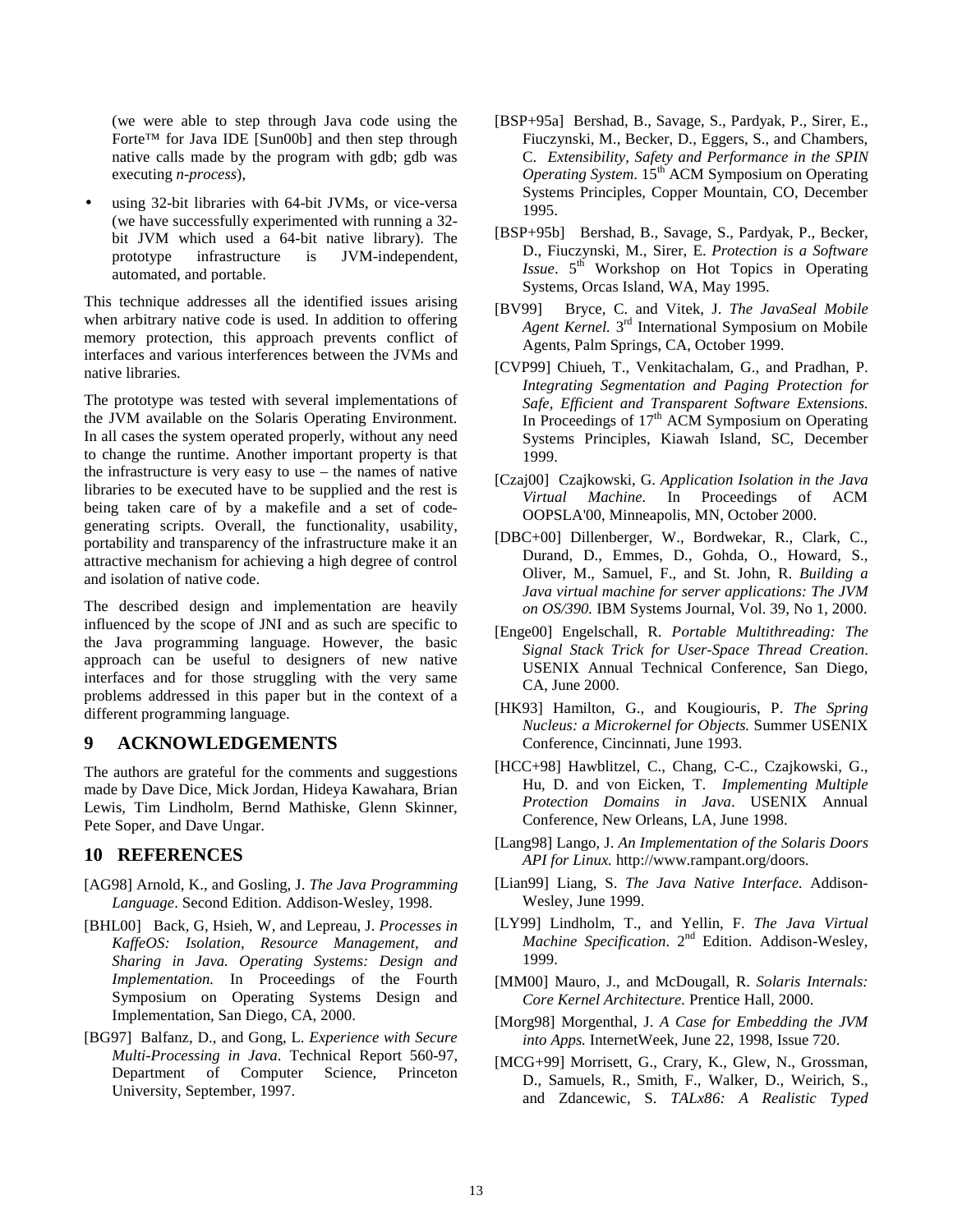*Assembly Language.* In Proceedings of ACM SIGPLAN Workshop on Compiler Support for System Software, Atlanta, GA, May 1999.

- [Nels91] Nelson, G., ed. *System Programming in Modula-3.* Prentice Hall, 1991.
- [NL96] Necula, G., and Lee, P. *Safe Kernel Extensions without RuntimeChecking.* In Proceedings of the Second Symposium on Operating Systems Design and Implementation, Seattle, WA 1996.
- [Roge97] Rogerson, D. *Inside COM*. Microsoft Press, 1997.
- [SBB+00] Suri, N., Bradshaw, J., Breedy, M., Groth, P., Hill, G., Jeffers, R., and Mitrovich, T. *An Overview of the NOMADS Mobile Agent System.* 2nd International Symposium on Agent Systems and Applications, ASA/MA2000, Zurich, Switzerland, September 2000.
- [SES+96] Seltzer, M., Endo, Y., Small, C., and Smith, K. *Dealing with Disaster: Surviving Misbehaved Kernel Extensions.* 2nd Symposium on Operating Systems Design and Implementation, Seattle, WA 1996.
- [Skin00]. Skinner, G. *Personal Communication.*
- [Solo98] Solomon, D. *Inside Windows NT.* Second Edition. Microsoft Press, 1998.
- [Spec98] Standard Performance Evaluation Corporation. *SPEC Java Virtual Machine benchmark suite.* August 1998. http://www.spec.org/osg/jvm98.
- [Sun00a] Sun Microsystems, Inc*. The Java Virtual Machine Debugging Interface*. http://java.sun.com/ products/jpda.
- [Sun00b] Sun Microsystems, Inc. *Forte™ Tools: Forte™ for Java™.* http://www.sun.com/forte/ffj.
- [WLA+93] Wahbe, R., Lucco, S., Anderson, T., and Graham, S. *Efficient Software Fault Isolation*. 14<sup>th</sup> ACM Symposium on Operating Systems Principles, Asheville, NC, December 1993.
- [WG94] Weaver, D., and Germond, T. *The Sparc Architecture Manual – Version 9.* Prentice Hall, 1994.